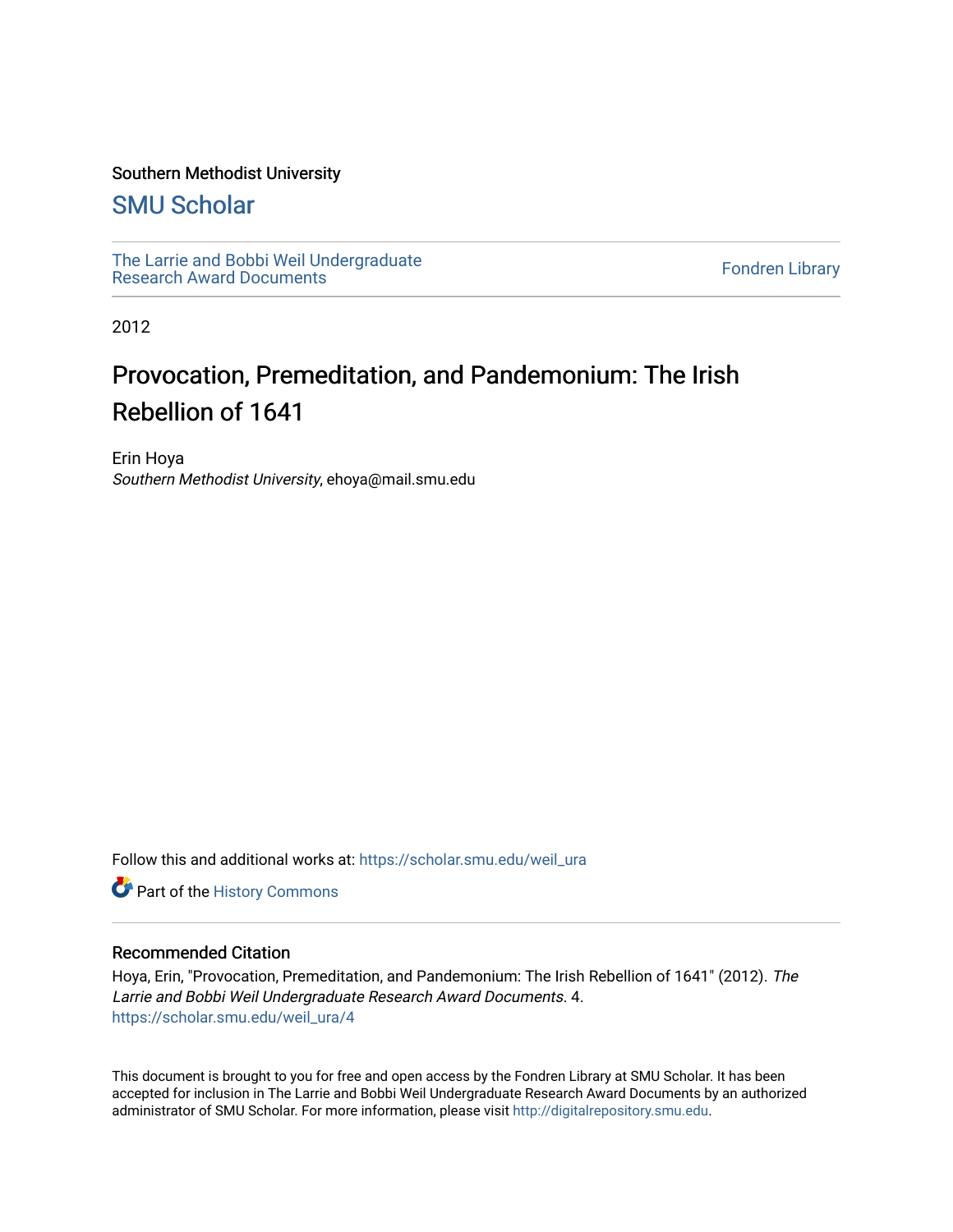# Provocation, Premeditation, and Pandemonium

## The Irish Rebellion of 1641

**Erin Hoya 10/21/2011**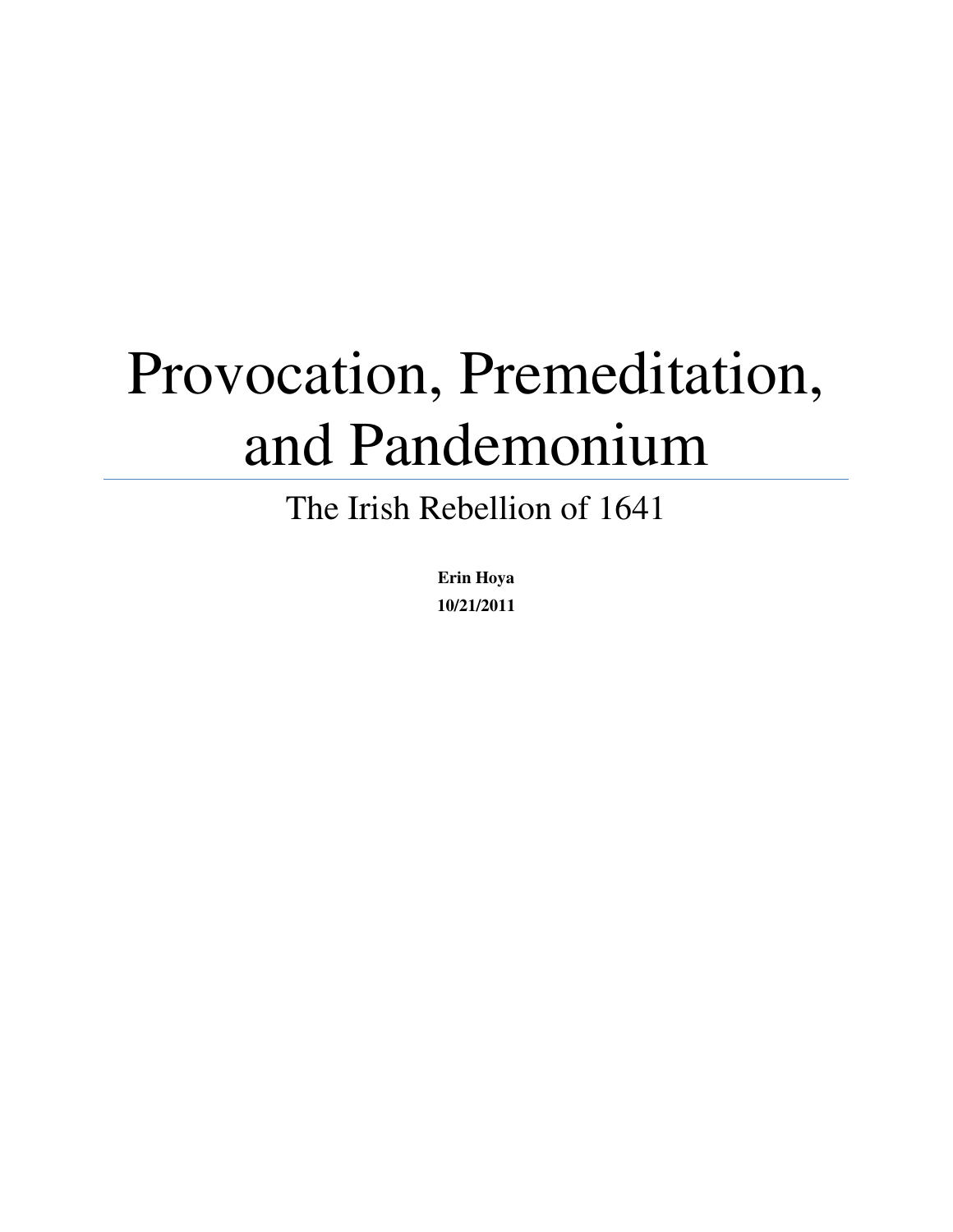"All that I aim at is, that there may remain for the benefit of this present age, as well as of posterity, some certain records and monuments of the first beginnings and fatal progress of [the Irish] rebellion [of 1641], together with the horrid cruelties most unmercifully exercised by the Irish rebels upon the British and protestants within this kingdom of Ireland."

Sir John Temple, Knight, Master of the Rolls, and member of the Privy Council within the Kingdom of Ireland, 1646.

With this statement, Sir John Temple forever shaped the history of Ireland and the Irish people. His words, documenting the Irish rebellion of 1641, acted as a critically important voice in justifying the horrific and brutal repression of the rebellion. Even beyond that, Temple's coverage of the Irish uprising, particularly its beginnings in Ulster province, influenced the English government's policies towards Ireland and the English people's animosity towards the Irish for generations. Considering the long-lasting, far-reaching impact of Temple's works and his statement that he wanted only to create "some certain records...of [the] rebellion" and only "for the benefit of [the] present age, as well as of [its] posterity," it is a deep misfortune of history that such an influential work was so horribly misleading. Temple's English bias throughout his coverage of the uprising created a picture that was terribly skewed and no doubt to the long misunderstanding in English society of the Irish people's motives for and actions in rebelling. Worse still, Temple's work can still misinform contemporary readers about the events of the 1641 revolt if they are not careful to examine this work explicitly within its context. When placed within its greater historical context, Temple's work is an invaluable tool for examining any number of historical subjects, including the history of English-Irish relations. Therefore, one must examine all of Temple's claims against the Irish and the relevant background information of the time to determine what nuggets of truth are buried underneath the layers of Temple's nationalistic and religious prejudices.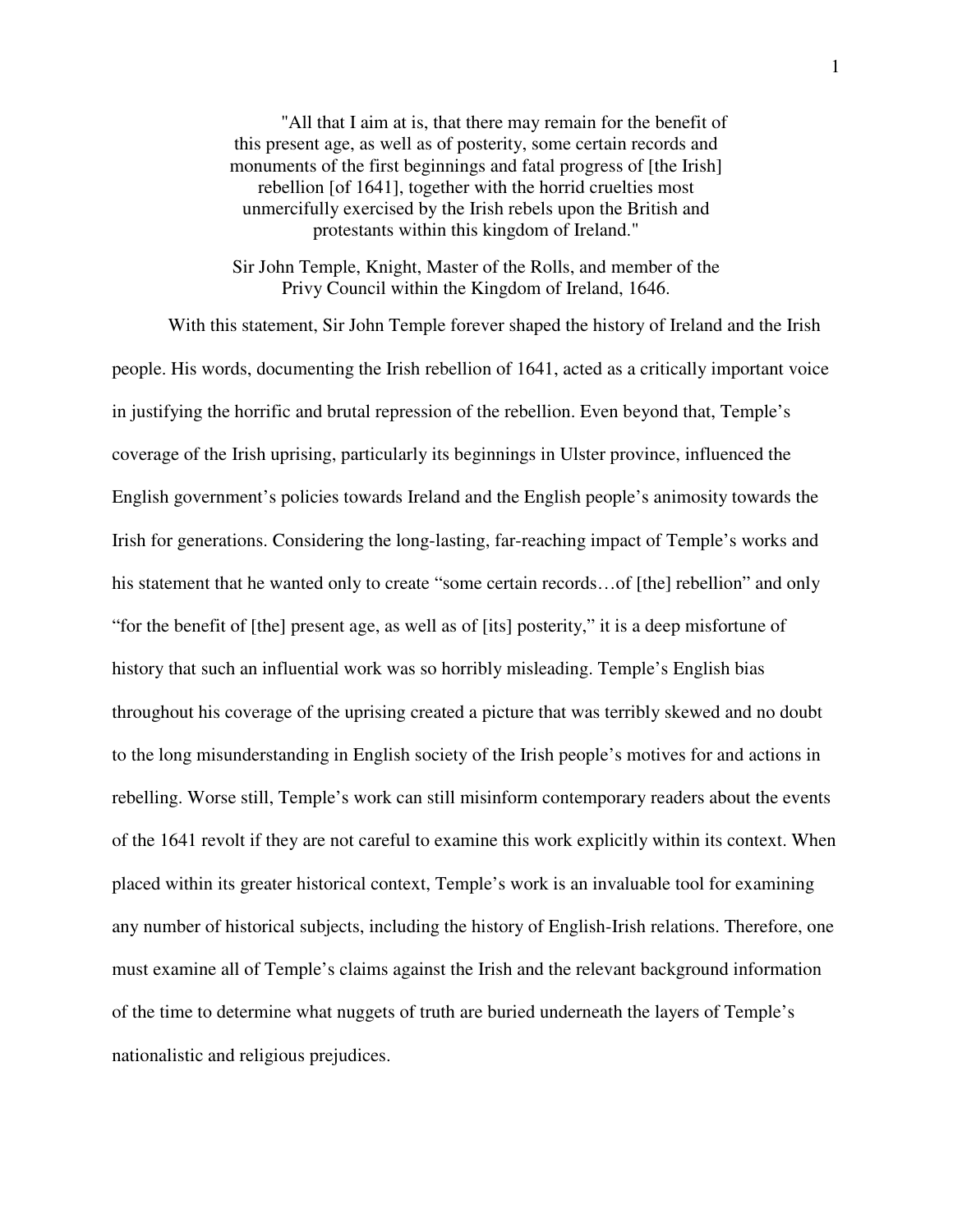An Englishman born in Ireland, Temple served in various political positions there from the 1640s to the 1650s. He was sometimes an unpopular and controversial figure; in 1643, James Butler, the Marquis of Ormond, forcibly removed Temple from his position as a Member of Parliament and imprisoned him for supporting the English parliament over the king, Charles II.<sup>1</sup> However, his most influential legacy emerged because of the Ulster rebellion in 1641. Temple resided in Ireland during the time of the uprising, and it left a deep and lasting imprint on his view of the native Irish. Indeed, the Ulster uprising inspired him to write his four hundred and twelve page account of the rebellion five years after the event. Temple used his position as master of the rolls in 1646 to gain access to various sources concerning the insurrection, including the  $3,140$  sworn depositions taken from Protestant survivors of Irish attacks.<sup>2</sup> These depositions would form the core of his *History of the General Rebellion in Ireland*. One of the few contemporary accounts of the Ulster rising, Temple's *History* became the official interpretation of events for English readers, and it was considered key evidence of the untrustworthiness of the Catholic Irish.

There are, however, serious problems with the *History*, including the fact that it was intended to gain support for the use of military force in a reconquest of Ireland. Force, Temple argued, was necessary, because the Irish had intended to "raise strong armies to invade and conquer England" as a part of the uprising in  $1641$ . Temple's work shows an obvious English bias in the way he analyzes the events surrounding 1641. Among his claims, Temple asserts that the revolt was designed well before it occurred and always included plans to massacre English Protestants. He also charges the Irish rebels with an inhuman level of cruelty against their helpless English victims. Finally, he rejects any claim that the Irish might have been provoked into mutinying, instead accusing the Irish of "endeavor[ing] to raise some ground or belief that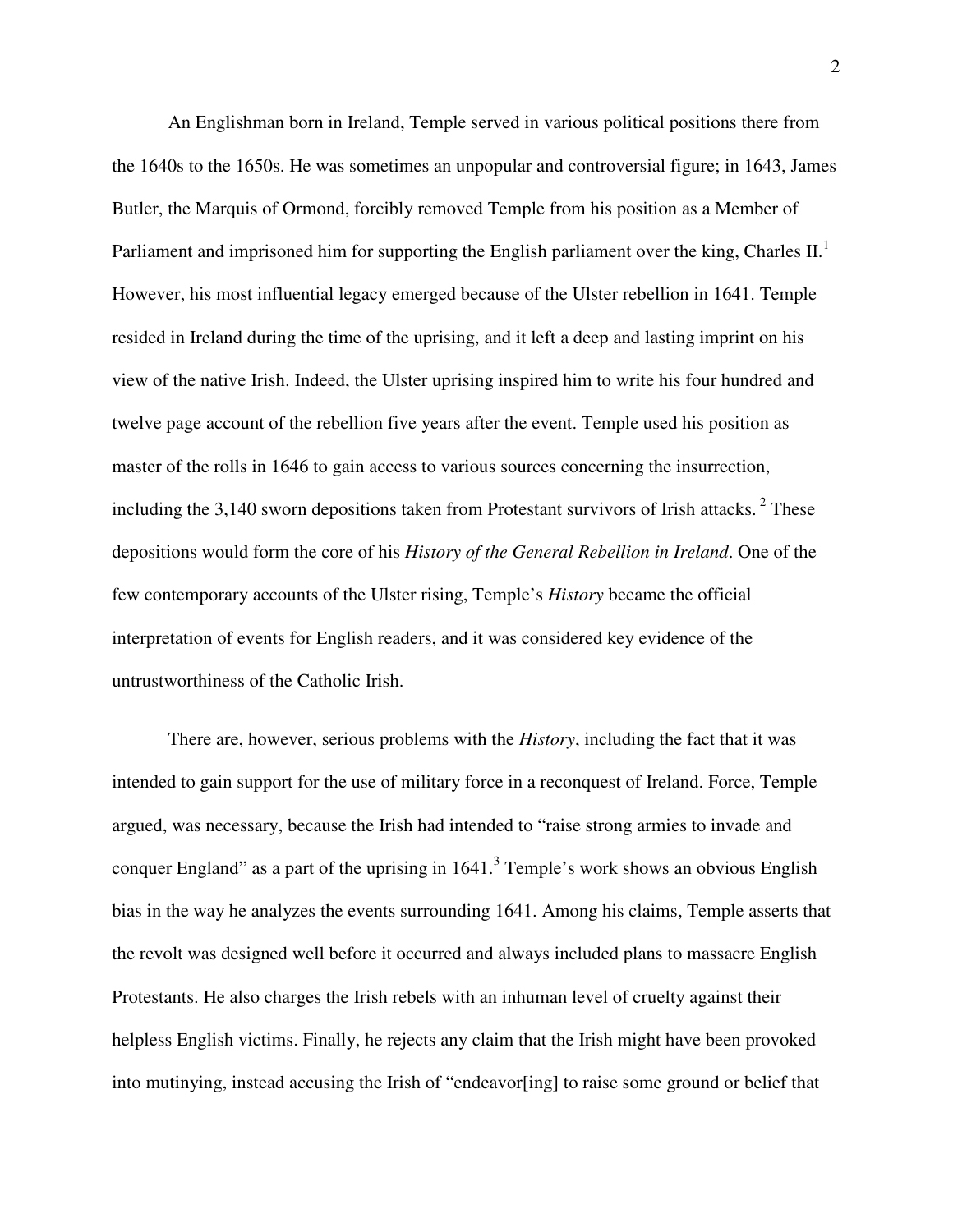they had just cause to enter into so desperate a rebellion."<sup>4</sup> Indeed, he finds the thought of the Irish having a just cause to rebel so ludicrous that he mocks the very idea: "[The Irish Catholics] speak as if their oppressions might be paralleled to the Isrealitish envassalage [subjection; slavery] in the land of Egypt, and their persecutions, for religion equal to those of primitive times…"<sup>5</sup> *The History of the General Rebellion in Ireland* was, thus, widely circulated as propaganda against the Irish in times of crisis in England.<sup>6</sup>

However, in the time since Temple wrote, the blinders of English patriotism have fallen away, allowing for a reexamination of the events of the Ulster rising. This reexamination reveals that Temple's description of the events of 1641 is not entirely true. By investigating available sources, one sees that the insurrection, though planned, did not have the level of premeditation that Temple asserts. Neither were the violent attacks against the English and Scottish settlers in Ireland a part of the plan, at least according to the men who originally devised it. Further, scrutiny of the years leading up the 1641 rebellion show that the Irish had more legitimate cause to fight than Temple gives them. Lastly, investigation of English responses to Irish aggression shows that the English were not the innocent, helpless victims that Temple would have readers believe. These facts are best evinced by examining the rebellion of 1641 through three main stages: provocation, premeditation, and pandemonium.

### *Provocation: the conditions of Ireland in the years leading up to 1641*

In the seventeenth century, land and the Catholic faith were the lifeblood of Ireland, and the native Irish gentry were willing to die to preserve them. They perceived James I's Irish land policies as particularly devastating. In 1607, several prominent Catholic landowners were forced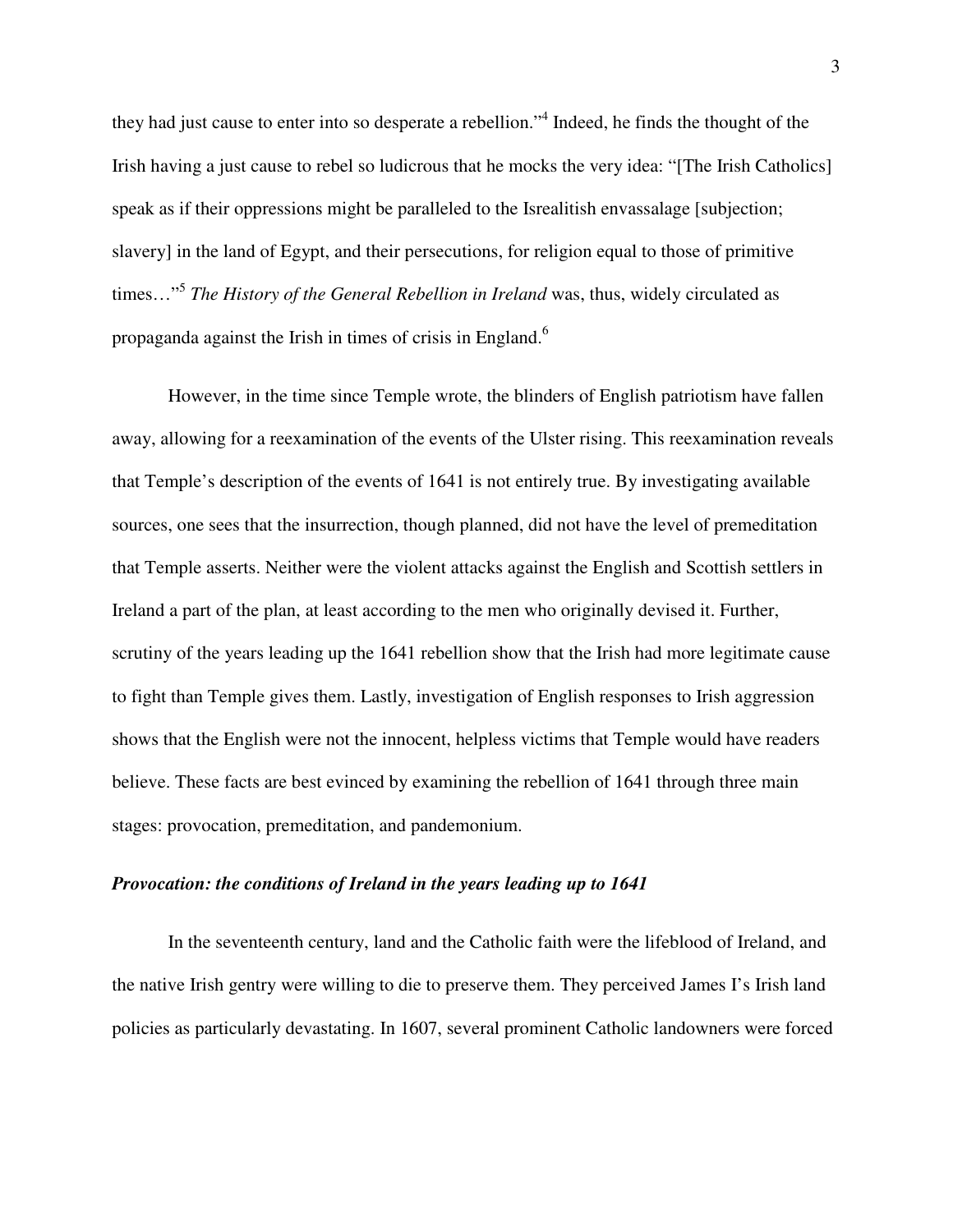to flee Ireland after the imposition of English law and custom.<sup>1</sup> Within a decade of their flight, James I would confiscate their lands (over 3,800,000 acres in Ulster alone) and redistribute it among English and Scottish settlers, Crown officials, the established Anglican Church, and even the City of London, whose financial support of James' Irish plantations was critical. By 1618, Ireland was overrun with 40,000 Scottish settlers alone.<sup>7</sup> The confiscation and redistribution of Irish land was known as the transplantation system. Its purpose, according to Richard Lawrence, a radical Baptist officer, was first, "to punish the Irish for rebellion and murder for the [times] past," second, "to settle Ireland for the future," and third, to protect English interests and subjects from "inhuman usage and destruction" at the hands of Irish Catholics.<sup>8</sup> It was certainly successful in the first regard. The transplantation system slowly stripped the Irish of their rights and privileges and their means of making a living.

This elimination crossed all social and economic class boundaries; it even served to unite parties that had traditionally opposed one another. For centuries, the native Irish had not been the only inhabitants in Ireland. A separate group also lived in the land, known as the Old English. At the time of the rebellion, the common understanding of the term, "Old English" was anyone who descended from those who had colonized Ireland, beginning in the period of the Norman invasions (the late  $12<sup>th</sup>$  century) and continuing approximately until the introduction of the Protestant Reformation in Ireland. At first, this division was primarily historical, racial, and demographic, evinced by the settlement patterns of the Old English as opposed to that of the Irish. The greatest concentrations of the Old English for centuries had been in the urban counties, such as Dublin, Meath, Louth, Kildare, and Kilkenny, where the original Norman settlements and the English presence had been strongest. $10$ 

1

<sup>&</sup>lt;sup>1</sup> The flight of the Irish Catholic lords was likely also precipitated by the failure of a plot formed by Hugh O'Neill, Earl of Tyrone, Rory O'Donnell, Earl of Tyrconnell, and Hugh Maguire to capture Dublin Castle in 1607.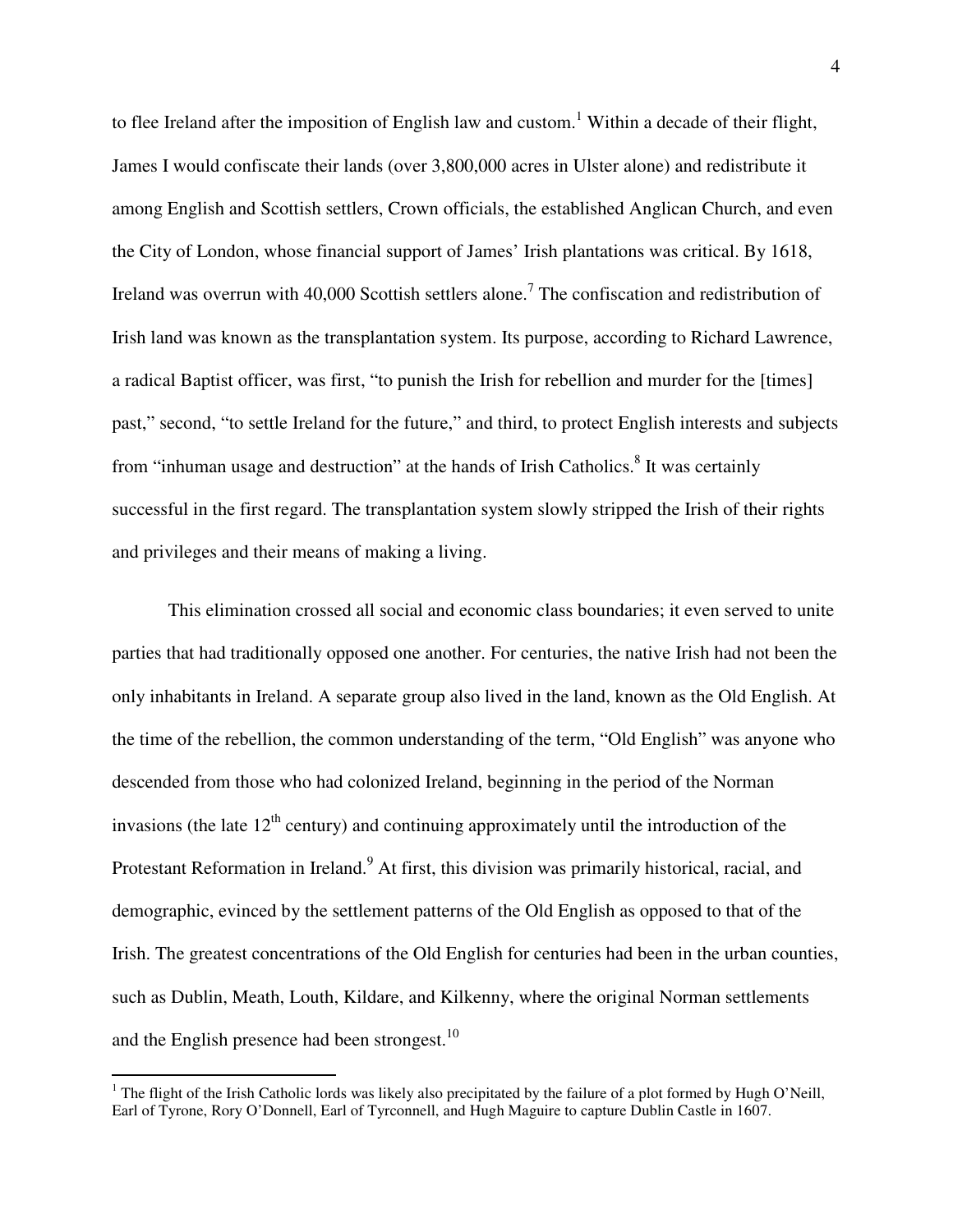The Old English were further distinguished from the native Irish in the nature of their interests in Ireland and the approaches that the Old English used to further those interests. For example, the settlement pattern of the Old English had created a distinctive buffer zone between the native Irish and the English government. However, English authorities had ignored years of pleas from the Old English for protection from their Irish enemies. As a result, the Old English worked to establish a pseudo-independence from the English government by placing themselves outside of strict English control while at the same time fighting tensions with the native Irish.<sup>11</sup> With fewer royalist restrictions on their behavior, the Old English were free to solve their problems with the Irish in any manner they chose, whether through conflict or reconciliation. Crown officials could hardly complain about their withdrawal, for the Old English could still point to their role as a safeguard for the English authorities as a mark of their continued loyalty.

For these reasons, there was no love lost between the Old English and the native or "mere" or "Gaelic" Irish. Each was highly suspicious of the other and held the other race in contempt, and the animosity between the two was not lost on onlookers. Even as late as 1614, government official, George Carew, remarked that "the Old English race despised the mere Irish, accounting them a barbarous people, void of civility and religion."<sup>12</sup> The Irish equally loathed the Old English. In the years surrounding 1641, it was not uncommon to hear them say that the "Old English of the Pale [the area where the Old English were most heavily concentrated]…deserved to be hanged as well as the other English."<sup>13</sup> Each group regarded the other, across their differences, with antagonism.

Over time, however, the lines between a native Irish identity and an Old English one blurred, and unsurprisingly, considering the proximity in which the two groups lived and the length of time that they cohabited the island. Intermarriage, shared educational institutions, and a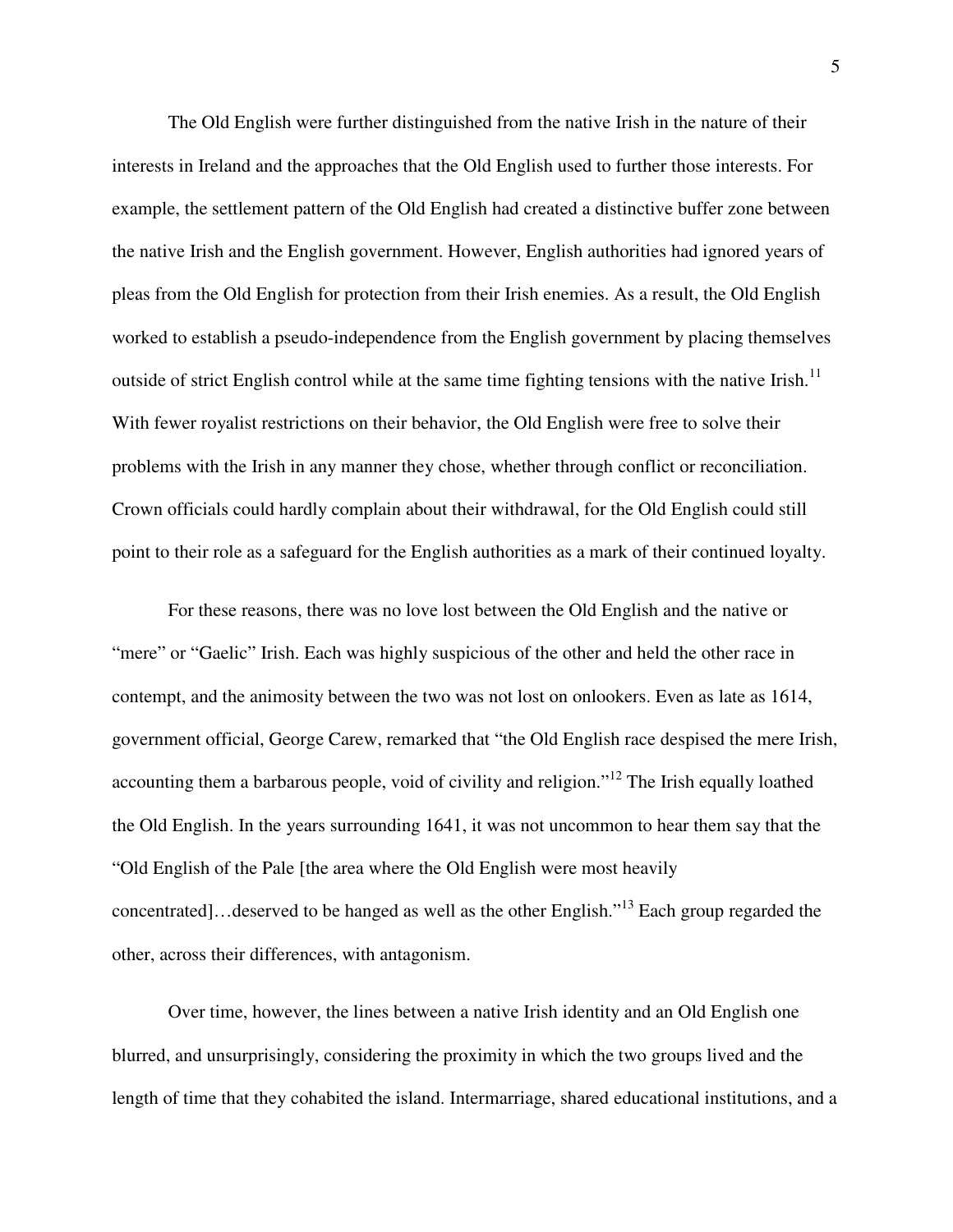shared Catholic faith drew the two races culturally together.<sup>14</sup> These similarities explain why the New English, especially the government officials, came to regard the Old English with disdain. They viewed the Old English as having abandoned their English heritage to become something no better than a native Irishman instead. In turn, these views explain why the Old English, who had traditionally enjoyed more royal favor than the Irish, began to see their privileges disappear as well. The authority, confidence, and influence that the Old English had held for so long was gradually transferred to the New English through their displacement of the Old English lords in government offices and the support of the English administration.<sup>15</sup> Soon they began to experience the same political and economic discrimination as the native Irish. Their shared bonds of Catholicism, culture, history, and political discrimination led the Old English and the Gaelic Irish to put aside their differences and ally in the years of the rebellion. However, it is significant to note that both parties were very clear on the nature of their cooperation as an alliance, not as a union of the two groups.<sup>16</sup> Nonetheless, the common cause of the Old English and the native Irish united them in a group now known as the "Confederate Catholics," who would in turn become the "Confederation of Kilkenny." The matter was settled with the Confederate Catholics official view that the problems of Ireland and the Irish belonged to all who were born there.<sup>17</sup> From then on, the Old English and the native Irish became virtually indistinguishable, as they were all *native to Ireland*. It is no wonder, then, that the same rage, resentment, and utter desperation began to build up in the hearts of *all* Catholic landowners against the flood of Protestant (or New English) settlers.

Their reaction is hardly unreasonable, as they watched helplessly while their compatriots' land was also dispossessed and their own positions deteriorated with the unrestricted tide of incoming Protestant settlers. Aiden Clarke, in his essay, "The Genesis of the Ulster Rising of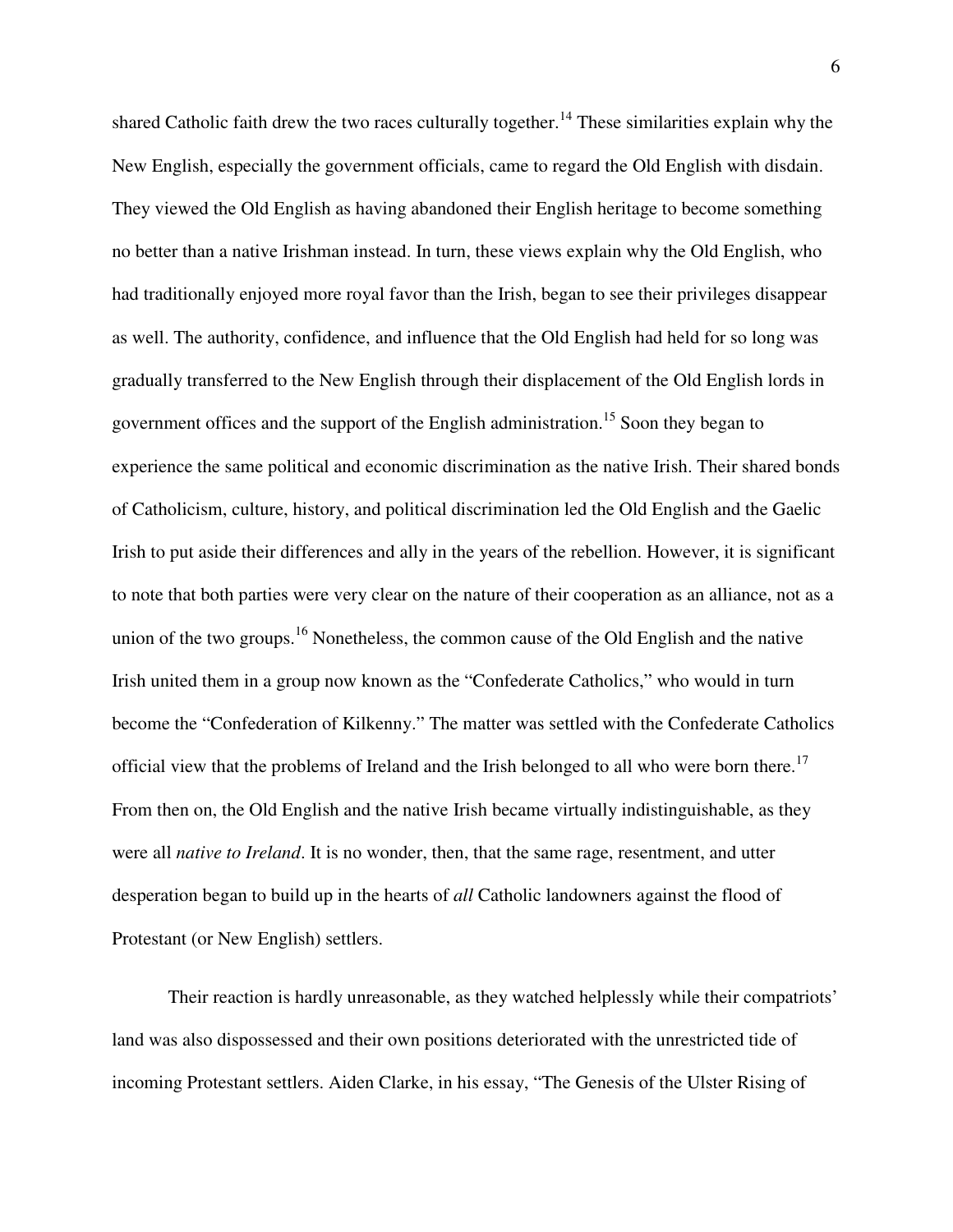1641," notes that the lords feared a repressive change in the Crown's official attitude towards Catholics and Catholicism. He credits the radical shift in the balance of political power in Ireland that occurred as a direct result of the influx of Protestant settlers as the basis of their fears.<sup>18</sup> Interestingly, Catholics still outnumbered Protestants by about fifteen to one, even as late as 1641.<sup>19</sup> However, the Irish lords' fears of anti-Catholic rhetoric and legislation were justified not because of the Protestants demographic power but their economic and political power. Between 1603 and 1633, Protestant settler interest came to dominate political administration, and by 1641, nearly 40% of profitable land in Ireland was possessed by English or Scottish landowners.<sup>20</sup>

With this dramatic increase in Protestant power in Ireland, the cries for regulations against Catholics began to grow louder and more numerous. Some even went so far as to label the Catholic Church antichristian. George Downham (or Downame), the bishop of Derry from 1617-1634, wrote a two volume book explaining how and why the Pope was the antichrist. In it, he said, "recusant papists ought not to be favoured or spared…And surely if not their persons, then much less ought their Anti-christian religion…be tolerated in the church of Christ. For what fellowship can there be between light and darkness?"<sup>21</sup> By declaring all Catholics to be heretics, worse, servants of the antichrist, Downham essentially said that anything done to hinder them was not only in defense of the true "church of Christ," but a sacred and moral duty upon all Protestants. Other sources indicate that Downham's speech reflected such widely asserted beliefs among Protestants in Ireland and England that he did not even fear repeating it to the king, whose Catholic sympathies were widely known.<sup>22</sup> These sympathies ensured that Protestants in England and Ireland held the state responsible for saving the Catholics from their false faith, "which hazardeth the souls of those it seizeth upon."<sup>23</sup> Consequently, English officials in Ireland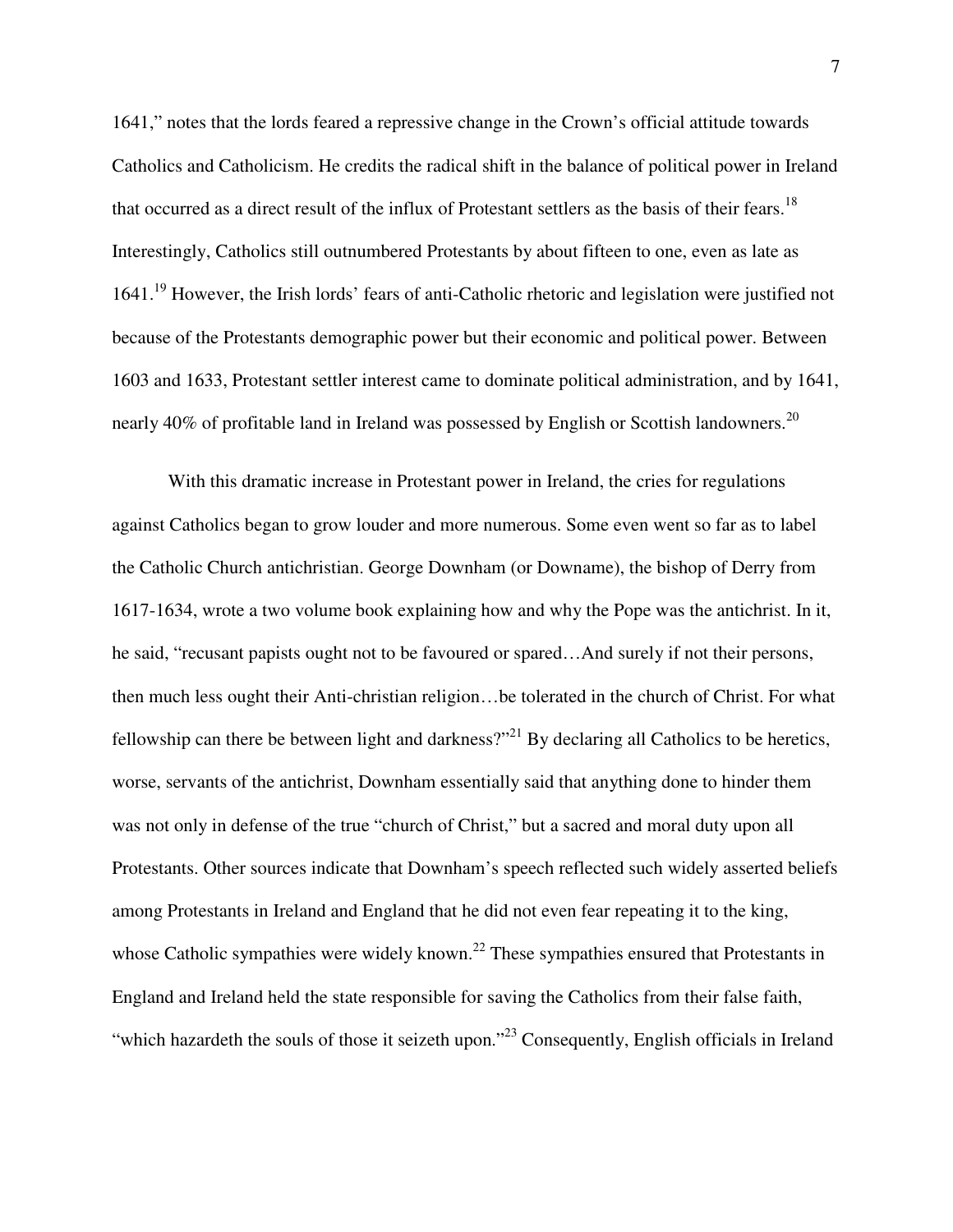responded to this immense popular pressure by extending the plantation policy and levying recusancy fines (charges imposed on Catholics who refused to attend Anglican services). $^{24}$ 

While the effects of the plantation policies and the anti-Catholic rhetoric that predominated in the years before 1641 provided the key motives for the Irish to rebel, the future of the leaders rebellion, such as Sir Phelim O'Neill and Lord Connor MacGuire, had their own personal reasons. Individual debt was a significant factor for several of them. Randall MacDonnell, the earl of Antrim and one of the earliest lords to push for rebellion, was £50,000 in debt, and considering that his estate only produced an annual income of  $\text{\pounds}6,000$ , it is no wonder that he wished to see more of the profitable land in Ireland return to Irish hands. Sir Phelim and Lord MacGuire were also in debt, though they do not appear to have owed as much as MacDonnell.<sup>25</sup>

More infuriating for the lords' than the new economic system produced by the plantation system were the special rules that accompanied it. These rules prevented the Irish from competing in the new market on the same footing as their Protestant counterparts, making it even more difficult for them to overcome their debt. For example, the Irish were not allowed to purchase land from English or Scottish landowners or each other.<sup>26</sup> Simply put, the law forbade the Irish from purchasing land period. This restriction greatly impeded the Irish from paying off their debts, increasing their indebtedness. At some point, it became inevitable that the debt would so great that they would be forced to sell their land, and only Protestant settlers were allowed to purchase their land. Policies such as these not only led to the Protestant acquisition of 40% of profitable land but also heavily influenced the Irish leaders' decision to rebel.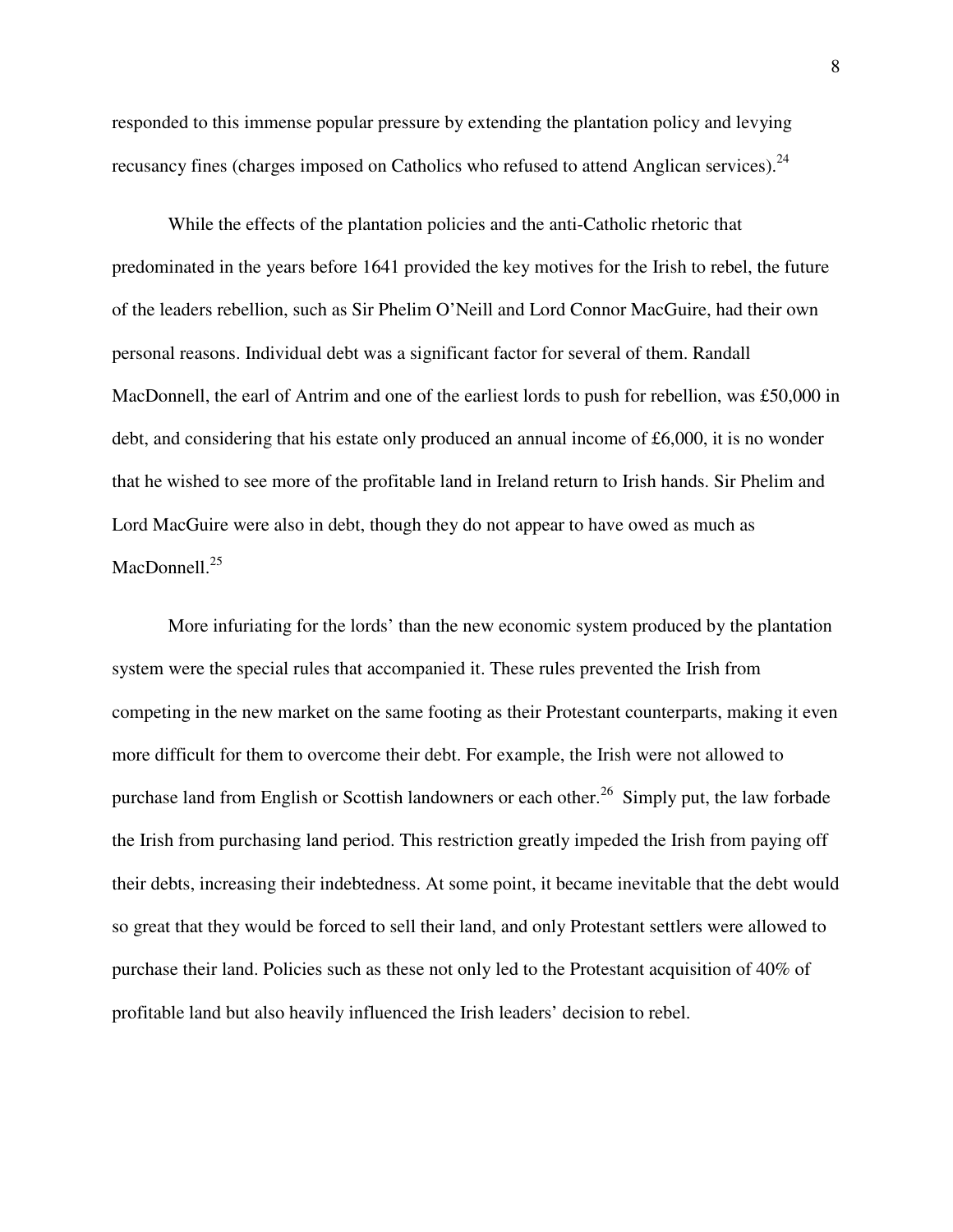The Catholic gentry had reasons had reasons that were not based on material consideration, however. Some truly seemed to have been genuinely concerned with improving conditions for Irish laymen across the country: Hugh MacMahon of Monaghan, for example, stated that the fundamental purpose of rebelling was to liberate all Irish men from the "bondage and slavery" of the English.<sup>27</sup> However, even MacMahon's noble aspirations may well have been second thought. Owen Connolly, MacMahon's foster brother (who would later betray the lords' plot to the English authorities), reported that MacMahon originally enlisted in the conspiracy out of fury at being slighted by a New English (as the Protestant settlers and officials were called) justice of the peace.<sup>28</sup> Apparently, resentment among the Irish landowners against the pretentious New English was common. Thus, monetary issues and native pride were arguably more important in ensuing the Catholic gentry's commitment to the uprising than the general plight of the native Irish.

Time was running out for the Catholic landowners. If they had any hope of holding on to the two main components of their livelihood and, more importantly, their identity, as formed by land and religion, the Irish lords were going to have to act and act quickly. Therefore, when their neighbors, the Scots, successfully negotiated new terms of religious and political freedoms with the Crown in 1640, the Irish gentry came to a decision.<sup>29</sup> The drain of their lifeblood required action.

#### *Premeditation: the planning of the Ulster uprising*

On the weekend of October 22/23, 1641, astonishment raced throughout the English commonwealth of Ireland as a small group of discontented native Catholic landowners in Ulster challenged English Protestant control "in hopes to rescue themselves from subjection to the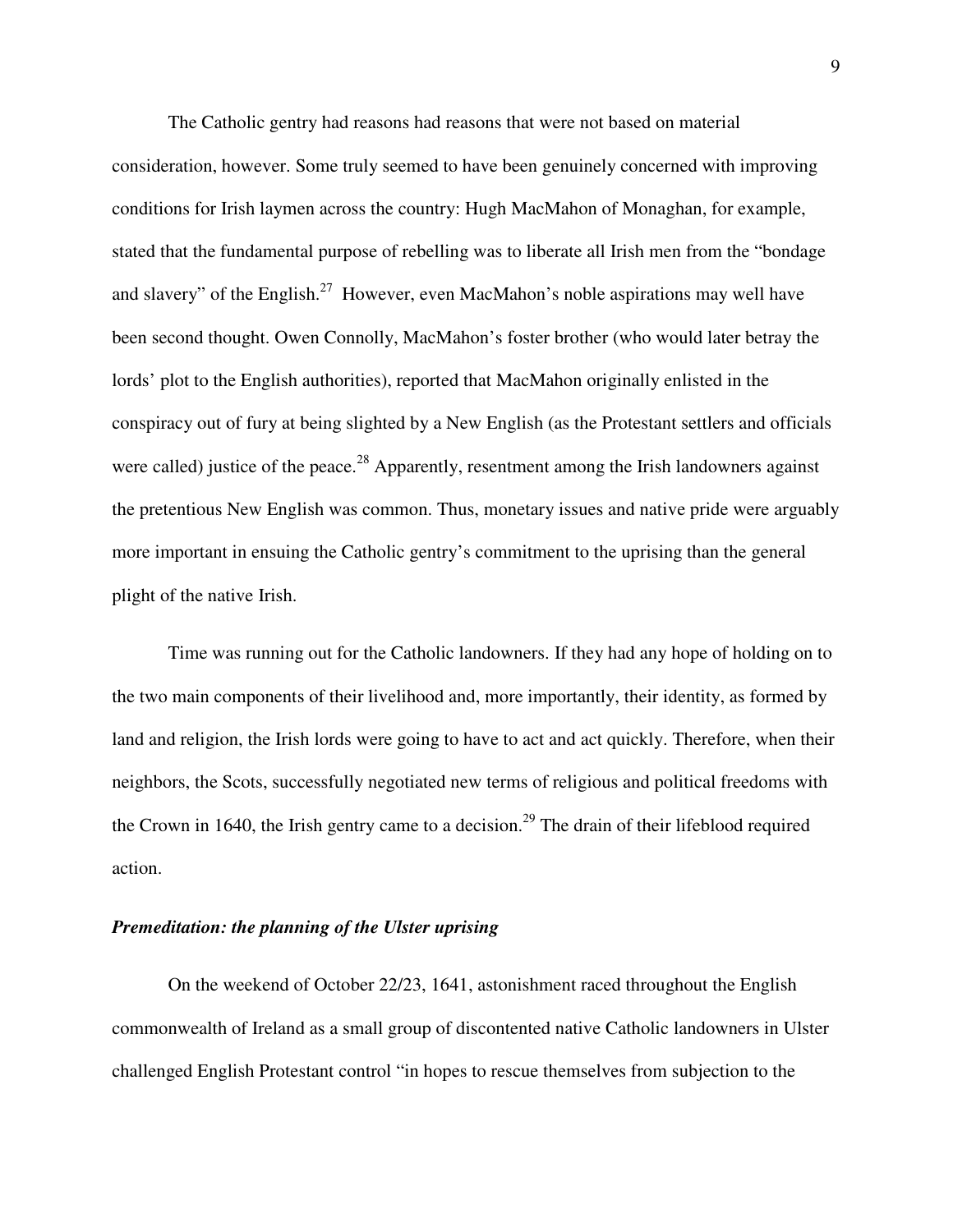crown of England."<sup>30</sup> The result was what one anonymous author reported as, "the most barbarous and bloody rebellion that was ever known," and it would last until  $1653$ .<sup>31</sup> The plan was for Owen Roe O'Neill, Lord Connor MacGuire (the second baron of Enniskillen and nephew of Owen Roe), Philip MacHugh O'Reilly, Turlough O'Neill, and Hugh MacMahon of Monaghan to recruit as many of their friends and neighbors as possible (or at least those present in the counties in which they resided) in an effort to regain confiscated Catholic lands, rights, and privileges. Equally important was their supplementary goal to regain greater religious toleration for the Catholic faith. They were successful in garnering support; sources indicate that Sir Phelim O'Neill (brother of Turlough O'Neill) Patrick Madder O'Donnelly, and even members of the Catholic clergy became involved in the plot as well.<sup>32</sup> With the support of their fellow Irishmen for the plot, they were to "send for the Irish in the low-countries and Spain"<sup>33</sup> and let them know the agreed upon date and time so that those Irish could "be over with them by that day, or soon after, with supply of arms and ammunition."<sup>34</sup> On the chosen day, all the participants were to ride out and gather as many arms as they could muster in their own land before arriving in Ireland.

By also including the Irish who lived abroad in the rebellion, the leaders hoped to catch international attention, particularly of France and Spain (the two most powerful Catholic nations in Europe at the time). They did have solid reasons for this hope. France had showed special interest in Ireland ever since the union of the Scottish and English kingdoms in 1603, which increased the power of England's threat to French interests. Spain went even further in its interest; in 1601, Philip III had sent expeditionary forces to aid in Hugh O'Neill's uprising in an attempt to diver English attention and resources from the Netherlands. Therefore, the Irish leaders sent diplomatic envoys to both countries early in the rebellion, hoping to gain external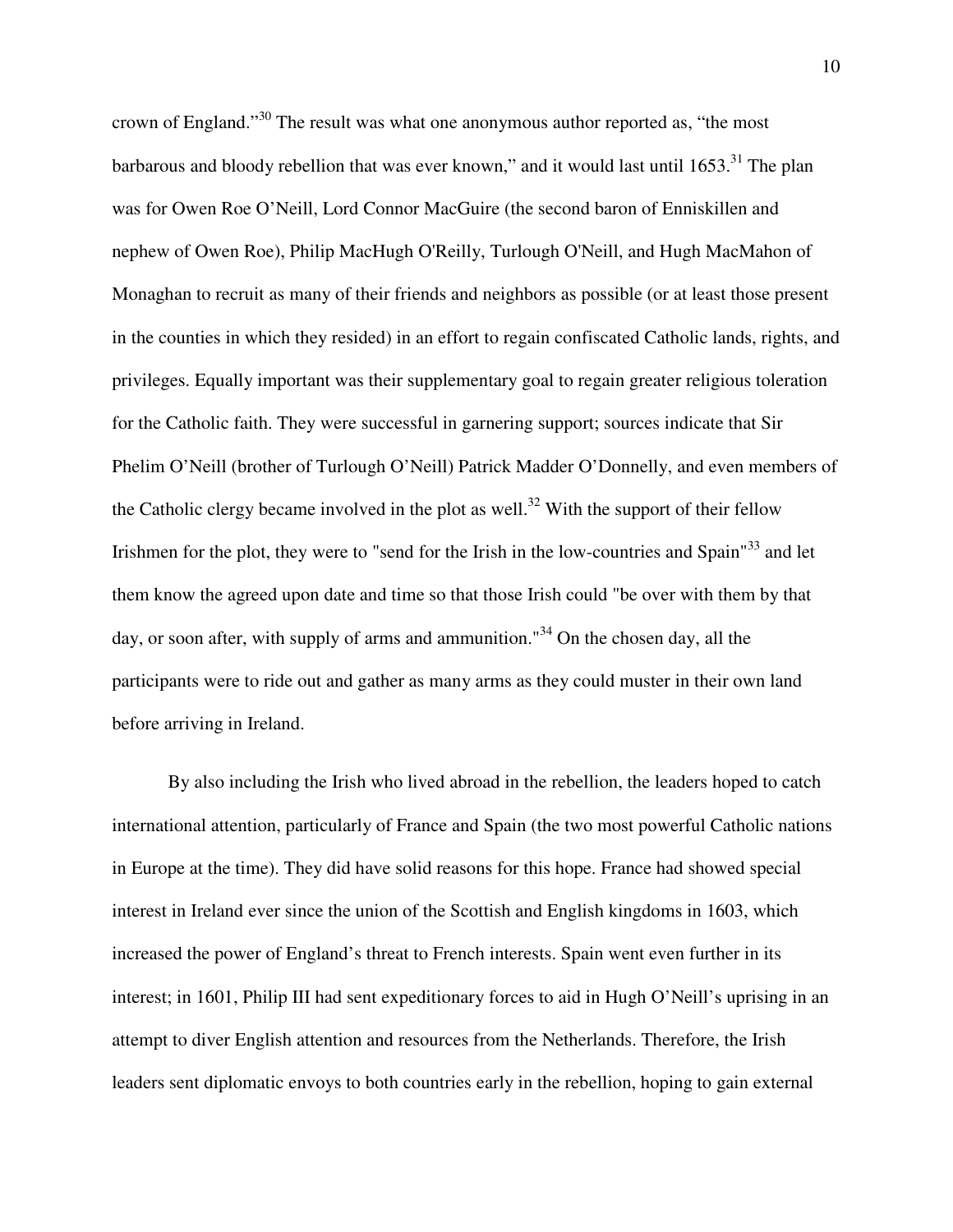recognition of their actions. They were refused. Neither France nor Spain even accepted the Irish diplomats or granted them ambassadorial status, for it posed too many problems for France and Spain with other European nations at that moment in time.<sup>35</sup> In the end, the native Catholic leaders could only rely on themselves.

Of all the Irish gentry involved, there appear to have been two main leaders: Owen Roe O'Neill and Sir Phelim O'Neill. Owen Roe was the nephew and successor of the infamous Hugh O'Neill, earl of Tyrone, who used his military prowess and the centralization of his regional power base to unite the northern Irish leaders in opposing English advances during the Nine Years' War (1594-1603) during Elizabeth I's reign.<sup>36</sup> As a young man, Owen Roe served under his uncle, and when Hugh fled to Europe, Owen left his homeland in exile and spent half his life abroad as a result. However, he observed firsthand the failure of his uncle and how to avoid the same mistakes. He would put these lessons in communication, cooperation, and coexistence among Ireland's Catholics to effective use in the rising of 1641. On the other hand, Sir Phelim O'Neill, though related to Owen Roe, came to prominence in this new planned uprising through a different path. In addition to being a landowner, Sir Phelim served as a trained lawyer, a justice of the peace, and a member of the parliament in County Armagh, where he lived.<sup>37</sup> Through these experiences, Sir Phelim became a savvy politician and was adept at formulating the demands of the Irish landed gentry while minimizing their perceived threat to the English. For example, if they believed O'Neill's profession of loyalty to the king, the English might be disarmed and violence avoided.

When this group decided to challenge the English, they determined that their main target would be Dublin Castle, one of the central strongholds of English power in the area. Surprise would be their greatest weapon, as they hoped for a bloodless coup. This hope was so strong that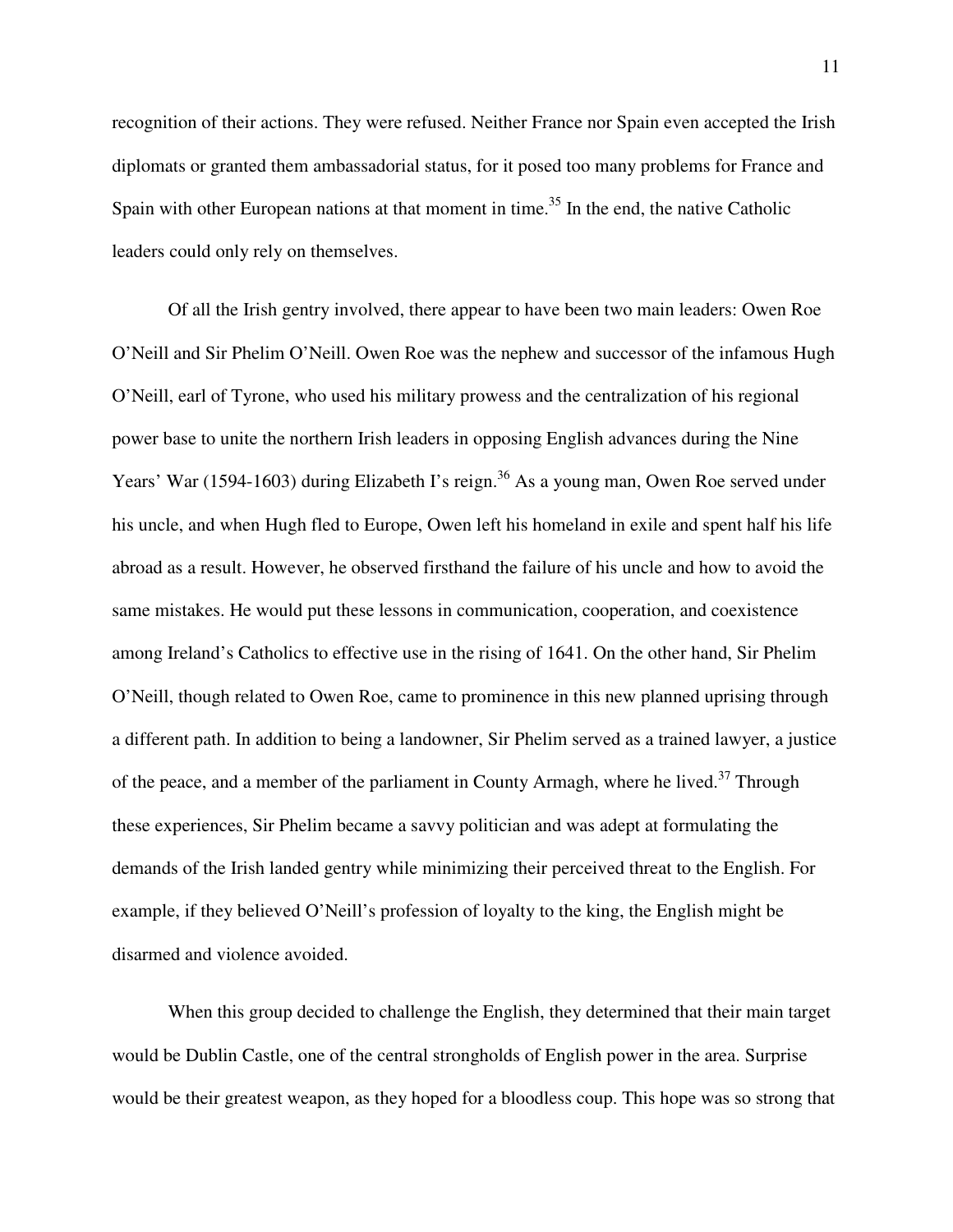they did not overlook even the smallest details: the specific day chosen for the attack on Dublin (October 23, a Saturday) was a market day. Temple, who lived in Ireland for most of his life, commented after the fact that in all of the commotion of a typical market day, "there would be less notice taken of [the rebels] up and down the streets."<sup>38</sup> At the same time, they targeted other English sites in and around Ulster, including garrisons, forts, and castles. Some of these attacks would happen on the eve of the strike on Dublin Castle in order to cut Dublin off from any possible aid the next day<sup>39</sup>. To ensure the best chances for successful take-overs, deception was key. For example, Sir Phelim O'Neill wrested control of the Charlemont fort in County Armagh from Toby, Lord Caulfield (the governor of the fort) by introducing himself as an uninvited dinner guest while his servants used their concealed weaponry to overpower the guards.<sup>40</sup> To attack Dublin Castle, the Catholic lords decided that they would enlist the aid of several military leaders, including Colonel Hugh Byrne, Colonel Richard Plunkett, and Captain Brian O'Neill. They would gather as many men under their command as possible and then, as Temple reports, "seize on the castle of Dublin, and with the arms found there, arm their soldiers and have them ready for any action that should be commanded them."<sup>41</sup> However, it is important to note that the plotters explicitly intended to avoid violence; military leaders had instructions to take prisoners and treat them with care whenever possible. They were only to engage the English and Scottish settlers in combat when not doing so would endanger the Irish. $42$ 

It was a well-thought-out plan, but the lords did not spend years upon years lying in wait to pounce upon the hapless English at the first sign of weakness, as Temple claims. Documents indicate instead that the chief leaders took the first steps towards developing the Ulster uprising as late as February of  $1641$ .<sup>43</sup> But even those steps were hardly steps at all, as even the key figures of the revolt were not yet involved. The earliest conspirators assembled again in May, but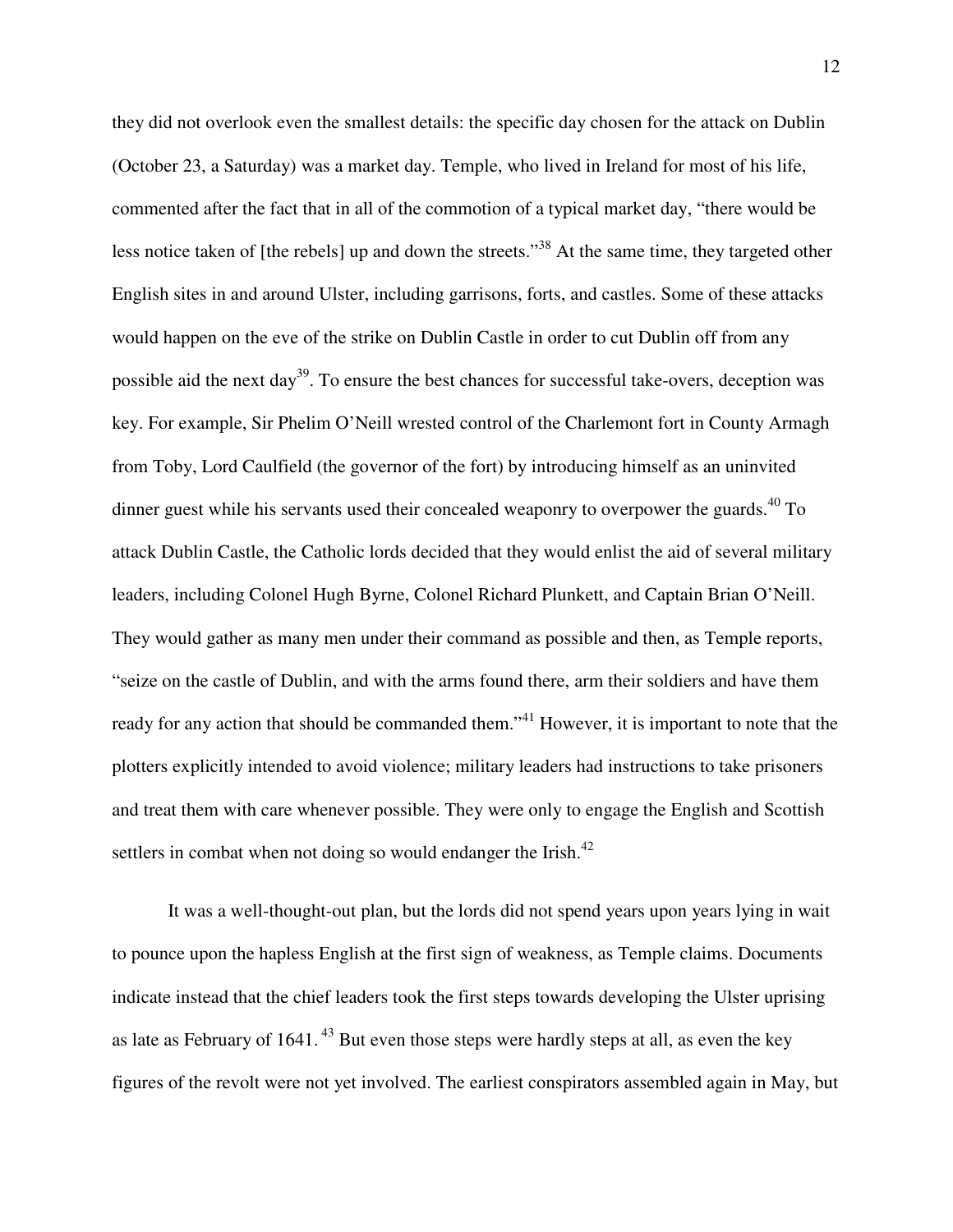did not make much progress. Even as late as August 1641, there was no real plot to speak of.<sup>44</sup> Obviously, the Ulster uprising was hardly the long-standing, sinister plot that Temple alleged. The Catholic gentry merely moved to press their advantage in any opportunity in 1641. Chief among these advantages were the English presence at Dublin Castle and the recent Scottish model of rebellion; the Catholic lords hoped that by securing possession of Dublin Castle and the surrounding English posts in the area, they would attain a position of strength from which to negotiate their demands with the Crown. This strategy had already proven successful for the Scots when they captured Newcastle in August of  $1640$ .<sup>45</sup> They then successfully parlayed with Charles I to gain toleration of their religion. (Charles had forcefully tried to implement a new English Book of Prayer upon the Scottish Presbyterians through the force of arms.)

Indeed, the Scots' capture of Newcastle was important to the Irish revolt. The plotters were well aware that the Scots' success gave them an opportunity to take advantage of the resulting political turmoil in England. (Charles I's continual conflicts with Parliament, which stretched back as far as the 1620s, had left England divided as a power struggle between Parliament and the King began to emerge.<sup>46</sup>) There were, however, important differences in the circumstances of the Scots' and those of the Irish lords'. The Irish did not have a homogenous population to rouse for support. Instead, they had to contend with the significant presence of English and Scottish settlers in Ireland as a result of the plantation system begun by James I. Thus, one of the biggest threats to the success of the Irish mission would not come from enemies foreign but those domestic.

Evidence indicates that the Catholic leaders were not ignorant of the precariousness of their position. In a letter addressed to Sir William Stewart, a leading Scottish planter in Ulster and member of the Irish privy council, four of the O'Neill lords involved in the plan (but not Sir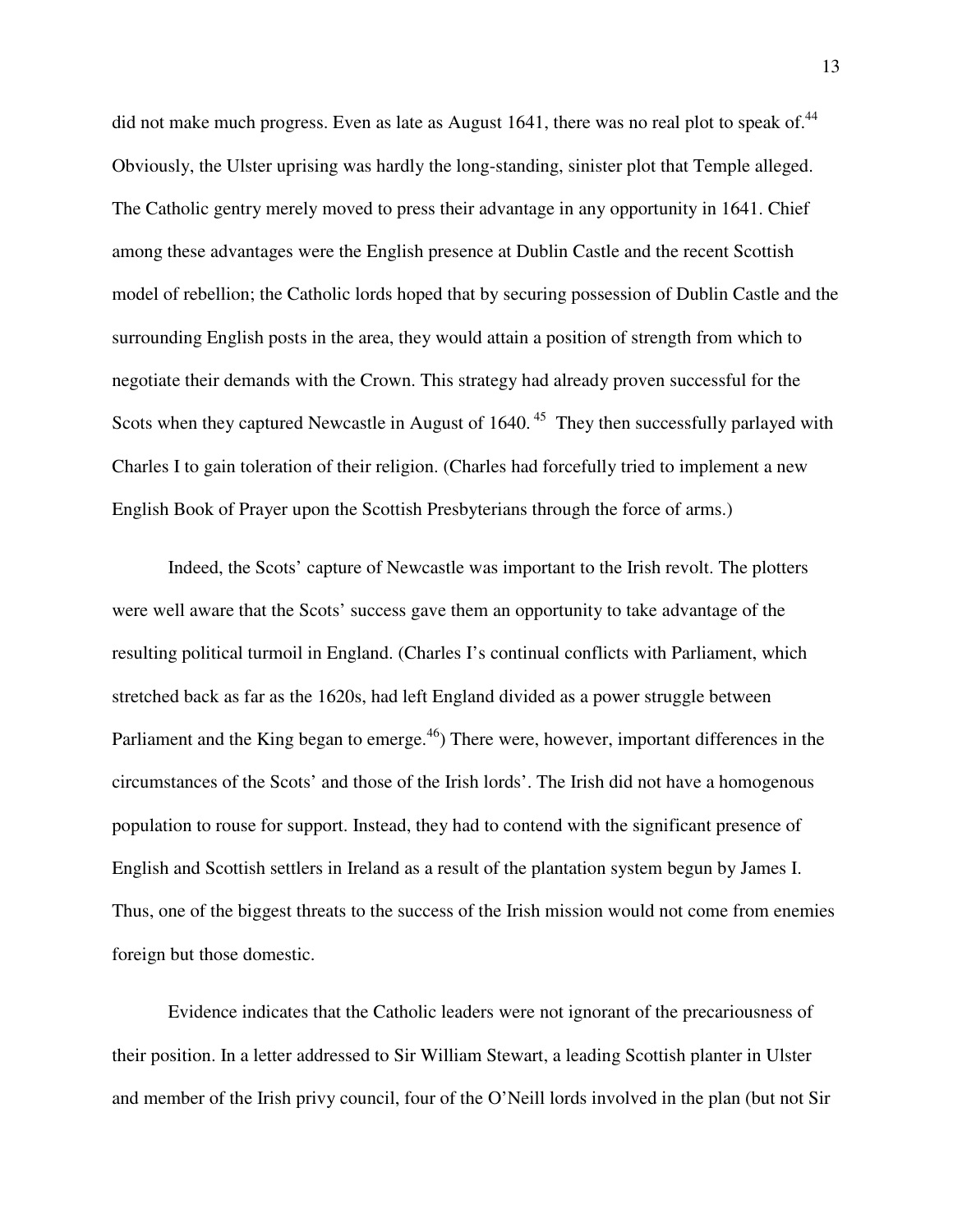Phelim) assured Stewart that they had no intention "to hurt any of his majesty's subjects either of the English or the Scottish nation either in body or goods."<sup>47</sup> Sir Phelim would go even farther in his magnanimity, promising in his proclamation from Dungannon on October 24 that no Englishman or Scots would come to harm and that they would receive compensation for any damage done to persons or property as a result of the Irish lords' efforts.<sup>48</sup> Had that promise been kept by all who took part in the rising, the Irish gentry might well have succeeded in gaining the support (or at least maintaining the neutrality) of the English and the Scots in Ireland, and the outcome of the rebellion might have been very different.

### *Pandemonium: the unleashing of Irish fury and the resulting English reactions*

Unfortunately for Owen Roe, Sir Phelim, and their allies, such a peaceful transition of power was not meant to be. Similar to the opening of Pandora's Box, the Catholic lords unleashed a great many evils into the land when they stormed English fortifications in the form of the Irish masses, though, if their earlier statements can be trusted, they had no intention of causing those evils. These evils, according to Protestant testimonies, included stripping victims of their clothes and leaving them to freeze to death in the harsh Irish winter, robbing Protestant families of their material goods and ransacking their homes for important papers, such as deeds to land and statements of Catholics' debt, torturing English and Scottish alike if they refused to reveal where they hid their valuables, etc. etc.<sup>49</sup>

What prompted the Irish populace to commit such vicious acts against their Protestant neighbors? Economic conditions were poor for all Irish Catholics in 1641, but none were poorer than those at the lowest levels of society―craftsmen, laborers, and small farmers. Ireland had suffered from political turmoil for several years before 1641, leaving many areas severely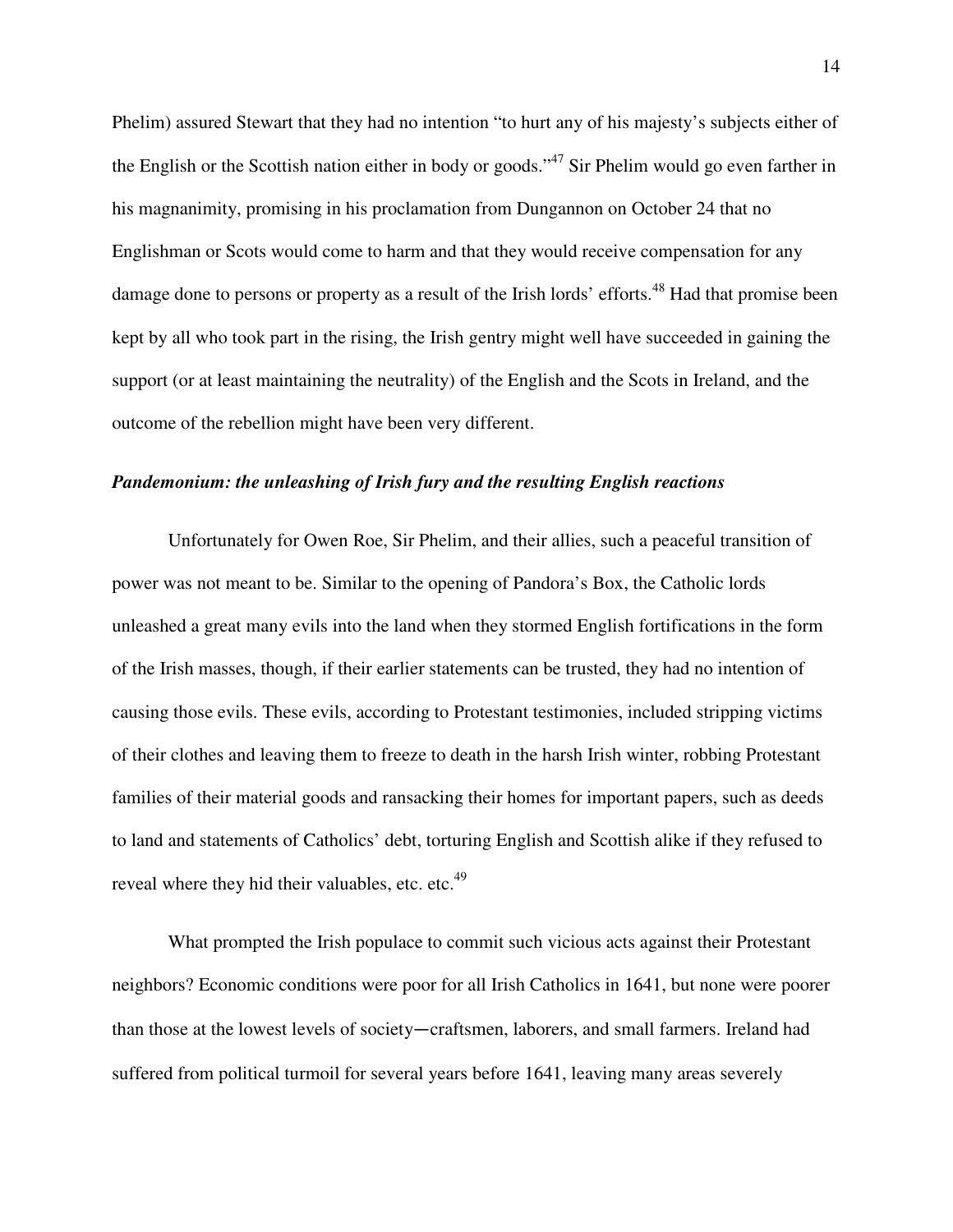economically depressed. Even those areas that had managed to escape the economic downturns of those unstable years (such as County Meath) suffered in the years of peace afterwards: the flood of poor and landless people into the more prosperous counties quickly exhausted the locals' abilities to meet their needs and the land through incessant tillage.<sup>50</sup> With James I's confiscation of Catholic land (and its redistribution into English and Protestant possession), even more low-level Irish joined the throng of landless and unemployed drifters. This spike in poverty increased the level of Irish debt exponentially, as they were forced to take out loans, often at excessive interest rates, from their Protestant neighbors. These neighbors would subsequently become their landlords as well, a fact that could have only rubbed salt into the native Irishmen's raw wounds. When these debts were combined with poor harvests and scarcity of resources throughout Ireland in 1641, sectarian and nationalistic tensions became dangerously brittle.<sup>51</sup> Certain attitudes held by the more prosperous Protestants could not have helped to ease this tension either: for them, a common explanation for the state of their Irish neighbors was in their work ethic (a product of their Catholic faith). One witness reported, "The Irish [were] well known to be a people both proud and envious…they [were] for the most part ignorant and illiterate, lazy and poor, and [would] rather beg than work."<sup>52</sup> These words were not exactly the kind that one would want lingering in the memories of those "proud and envious" people when the law of the land was thrown into disarray.

Economic disparities were not the only reason that the Ulster uprising produced an unintended level of violence. Evidence suggests that the Catholic lords overestimated the extent of their control over their territories. For example, Sir Phelim O'Neill's authority was primarily over County Armagh. Though his proclamation from Dungannon makes it clear that he wanted his men to treat the English and Scot settlers alike with clemency, the depositions of Protestant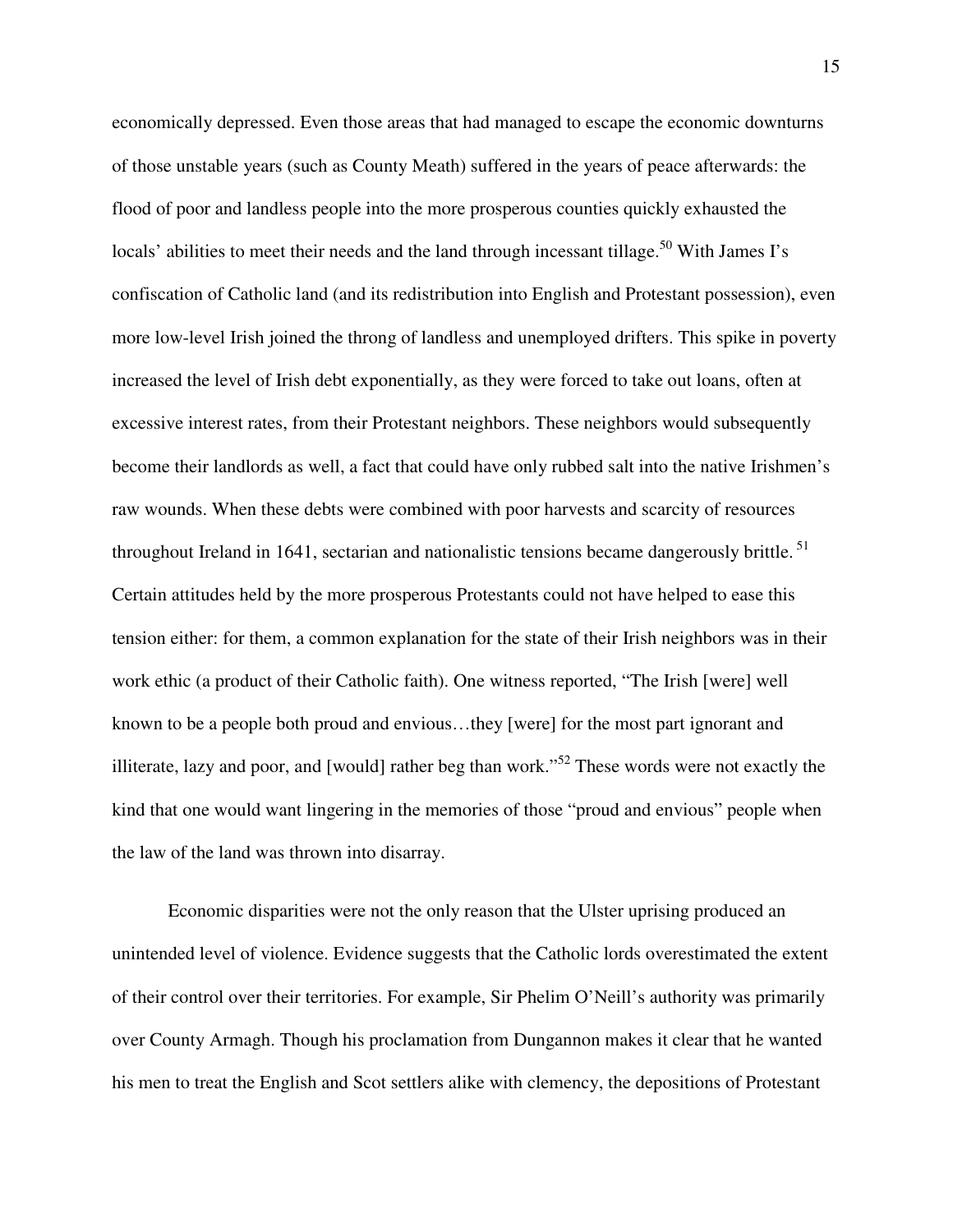witnesses indicate that the Irish laymen showed a special hostility to English colonists.<sup>53</sup> Given the state of the Irish economy and the attitudes of the more prosperous English towards their Irish neighbors, the selective enmity of O'Neill's men is hardly surprising. Another part of the lords' loss of control resulted from their failure to capture Dublin Castle as planned. With the central target of their operation still in British hands, the lords' could not adequately coordinate their attacks. Even a passing study of military history shows that an uncoordinated, undisciplined army is a rabid army, and the Irish were no different. The failure to capture Dublin meant that the uprising spread across Ireland in the form of unorganized, local raids.<sup>54</sup>

In addition, the spread of political thought questioning Catholics' obligations to a heretical king also helped to destabilize the Catholic lords' control over their men. Conor O'Mahony, an Irish Jesuit who taught at the university in Evora during the rebellion, wrote his work, *Disputatio apologetica de Iure Egni Hiberniae pro Catholicis Hibernis adversus haeretics Anglos. Accessit eiusdem authoris ad eosdem Catholicos exhortation*, in 1645.<sup>55</sup> In *Disputatio Apologetica*, O'Mahony undermined the previous statements of the leaders of the rebellion, who had been staunchly proclaiming their continued loyalty to Charles II and their recognition of his legitimate authority over Ireland. Obviously, the context in which those statements were delivered meant that English Protestants would have inherently regarded them with suspicion. As a result, the Catholic gentry were particularly intent on demonstrating the sincerity of their claims through their humane treatment of the English and Scottish settlers. Thus, when O'Mahony denied the legitimacy of the Stuarts as the kings of Ireland, and more importantly, endorsed the annihilation of English "heretics," the lords of the rebellion were hard pressed to control their men or reconcile O'Mahony's proclamations with their earlier avowals.<sup>56</sup>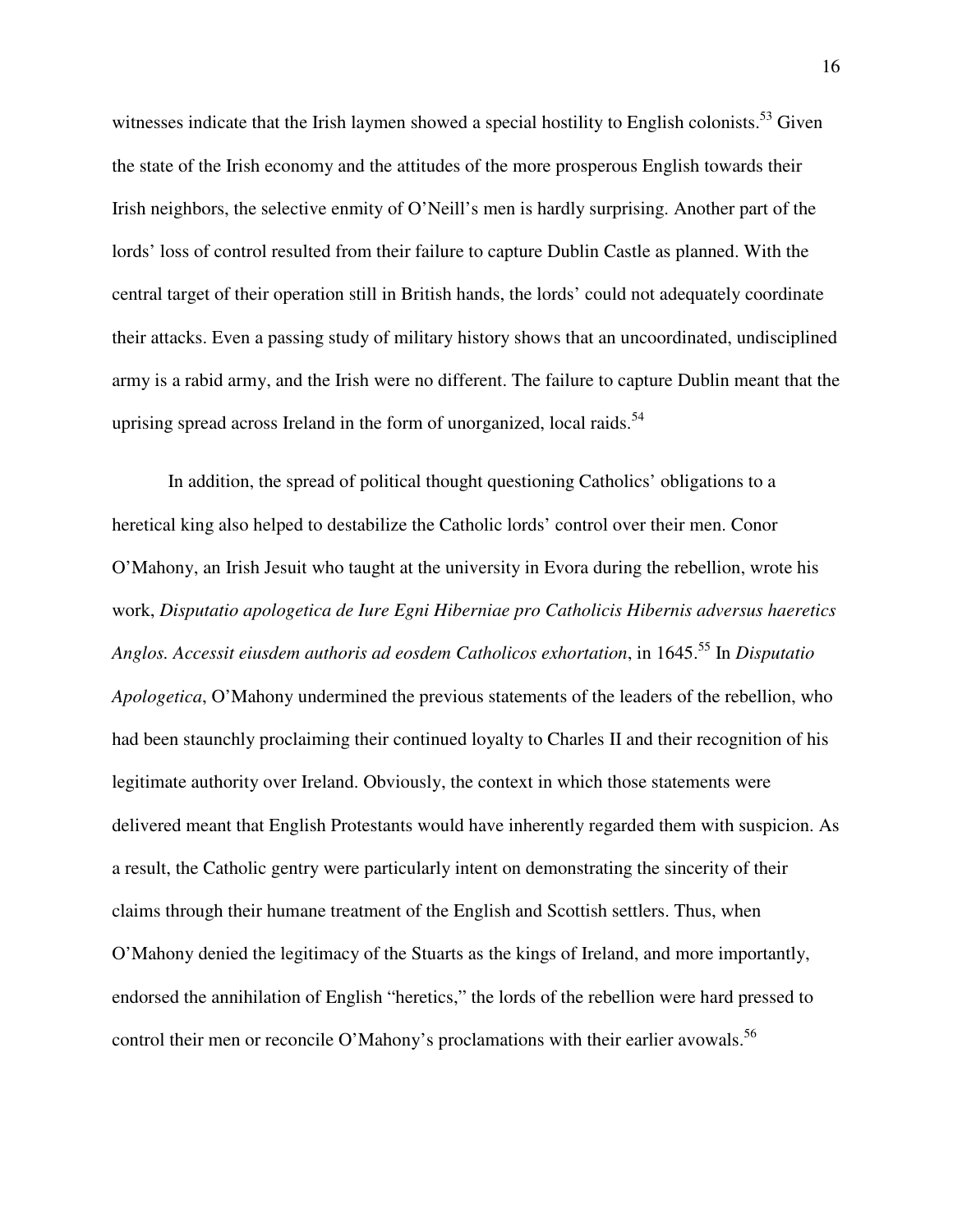One should expect that the Catholic Church would have an opinion on the rising. After all, the lay lords claimed that they fought for the benefit of the church and not just themselves. The question then becomes, "What was the Church's level of involvement?" Furthermore, when O'Mahony challenged the legitimacy of the Stuart kings, did he reflect a common view in the position of the Catholic churches, or was O'Mahony a lone voice in the wilderness?

The Catholic Church was clearly involved in the rebellion early on and in a myriad of ways. For the most part, it played a constructive role. The most significant actors (lords, bishops, gentry, and clergy) in the Ulster revolt formed what became known as the Confederation of Kilkenny. In 1642, the Confederation drafted a constitution for the Catholic state of Ireland. In this constitution, the power of the church over the goals, methods, and actors of the rebellion is seen in the three articles that refer to it. The first article declared that the primary objective of the uprising was to restore "the privileges and immunities [conceded to the Catholic Church] according to the great charter... of King Henry III."<sup>57</sup> In the second article, the Confederation created a council with the "power and authority to do and execute all manner of advancement of the catholic cause." In order to do so, the constitution also granted the council the power to oversee and resolve all capital, criminal, or civil matters (except those that pertained to land titles and/or rights).<sup>58</sup> Finally, the Catholic Church settled its own score with the established Anglican Church.

Those grievances were long standing immediately after the Protestant Reformation arrived Ireland, the confiscation of the Catholic Church's land and its redistribution to the established Anglican Church soon followed. The clergy who formed part of the Confederation of Kilkenny intended to reverse those acts through the last article of the constitution. In the course of the rebellion, any possessions of the "protestant[s], in right of their respective churches, or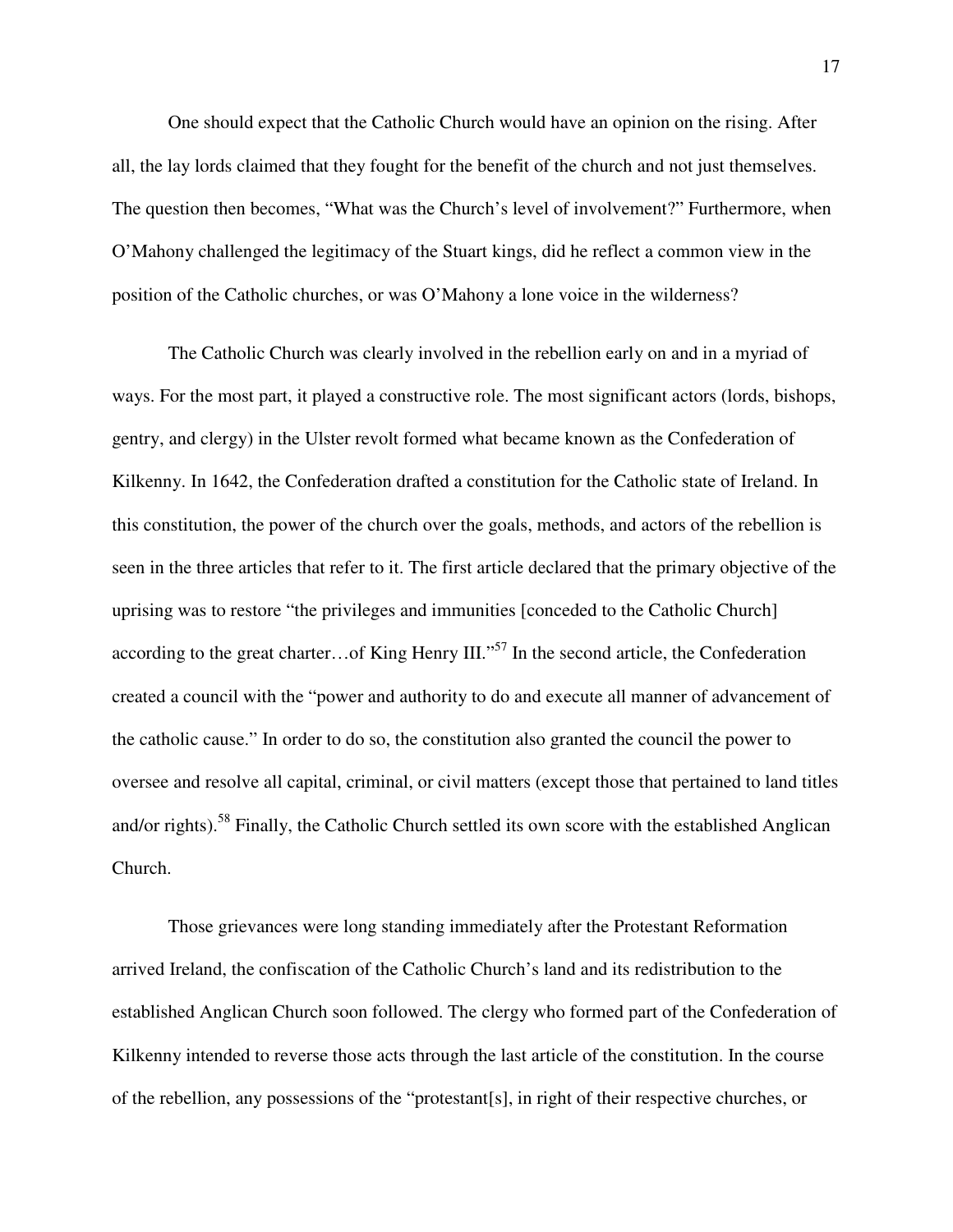their tenements... [would be] taken, and construed as the possession of the catholic[s] and their tenements respectively."<sup>59</sup> The Catholic Church knew that the uprising represented its greatest opportunity to reverse its steady marginalization by the influx of Protestant settlers and their anti-Catholic policies.

The language of the constitution from the Confederation of Kilkenny would lead one to believe that the Catholic Church aggressively pursued the destruction of Protestants in Ireland. However, much like the lay lords who initially planned the rebellion, the Church knew that violent measures against the English and Scottish settlers would do more harm than good. For that reason, the majority of Catholic clergy played a moderating role throughout the revolt by upbraiding their congregations for any unnecessary violence or cruelty against the Protestants and by trying to protect fleeing Protestants from death and destruction. Several witnesses from the time reported that they survived only because of the intervention of different Catholic priests. These priests, at times, saved the Protestant refugees from undisciplined Irish military members, or at other times, provided the Protestants with provisions after their narrow escape from danger.<sup>60</sup> Clearly, men like O'Mahony shared some thoughts with the overall body of Catholic clergy but advocated a more extreme approach.

Despite the Catholic clergy and rebel leaders' attempts to protect the Protestants, it is undeniable that the Irish committed atrocious crimes against the English settlers. Hundreds of people died as a result of the uprising. According to an anonymous author who reported on the rebellion some years later, "multitudes of miserable English" were forced to "flock together in cities, towns, and castles, leaving their…personal estates to the mercy of [the Irish]."<sup>61</sup> Such accounts offer some support for Temple's condemnation of the rebels in his *History*.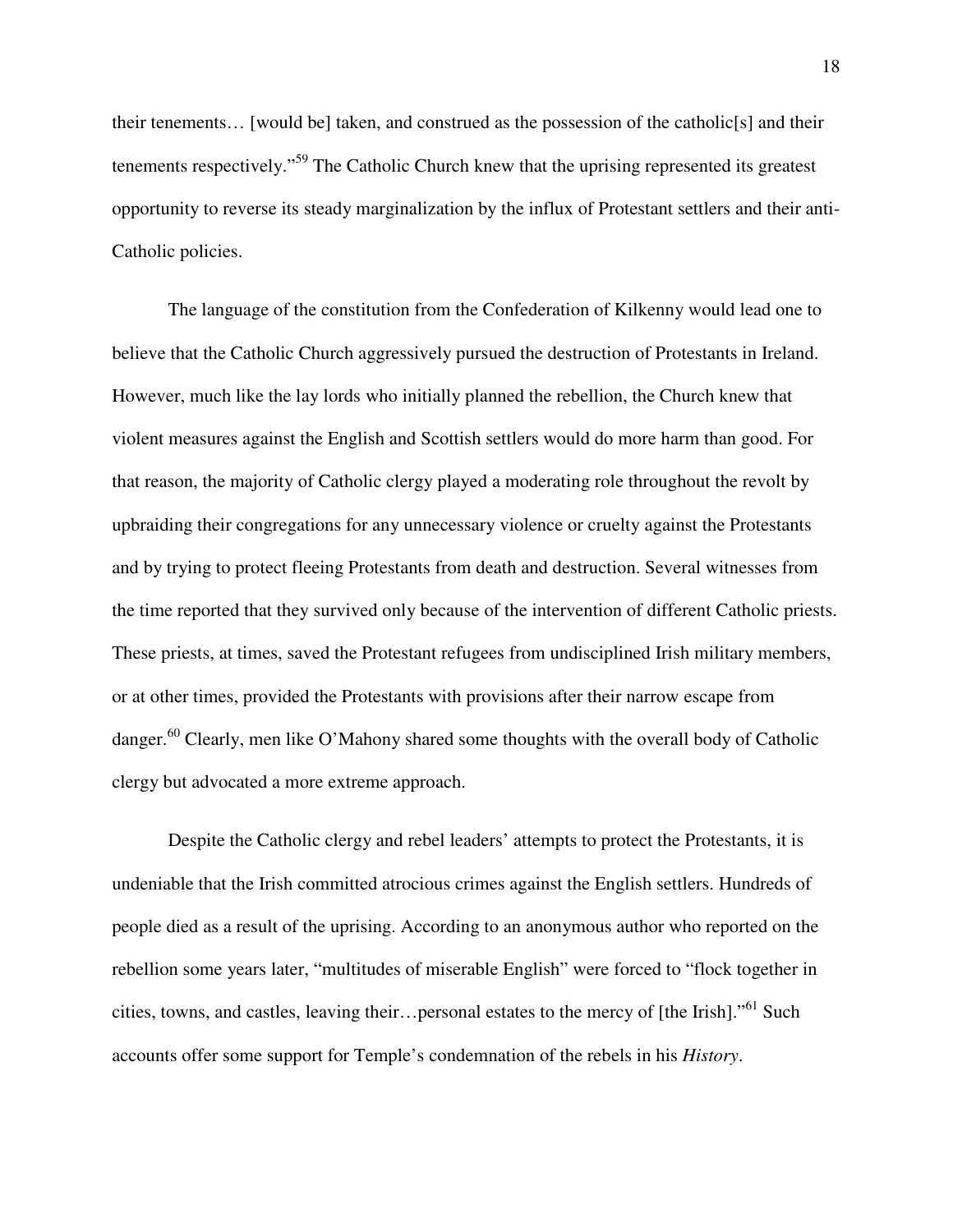However, the English struck back, hard, and with unspeakable inhumanity. Oliver Cromwell led the campaign to force Ireland to submit to complete English control. In his report to the Speaker of the House of Commons following his capture of Drogheda (the last main pocket of Irish resistance), Cromwell discussed his brutal tactics with a chilling, practical reasoning. In order to "prevent the effusion of blood for the future," Cromwell ordered his men to set fire to the St. Peter's Church in Drogheda, where approximately one hundred Irish rebels had fled to in order to escape his army. Being "in the heat of action," Cromwell was moved by nothing, not even the scream of a man as he cried, "God confound me; I burn, I burn."<sup>62</sup> The burning of the church was an afterthought, though; Cromwell had forbidden his men from sparing the residents of Mill-Mount, a town nearby where rebels had sought shelter on account of its excellent defenses, the night before. The defenses did not do much: Cromwell reported that his soldiers put over 2,000 people to death, yet the sword proved to be a tool of mercy in his hands. Those who managed to escape it were condemned to starvation or forced labor in Barbados.<sup>63</sup>

The severity of Cromwell's actions gave even the English pause. In 1649, Cromwell was called before the House of Commons to explain his actions. Ever the military man, his reasons were short and simple: for God and country. The rebellion had "imbrued [the rebels'] hands in so much innocent [English] blood… [which was] satisfactory grounds to such actions." In addition, the Irish had grown "so insolent that…the Protestants were thrust out of the great church called St. Peter's, and they had public mass there."<sup>64</sup> In this statement, one sees how the conflicts between the English and the Irish, though initiated as a struggle for economic and political privileges, devolved into bitter sectarian divisions. The Irish forced the Protestants out of the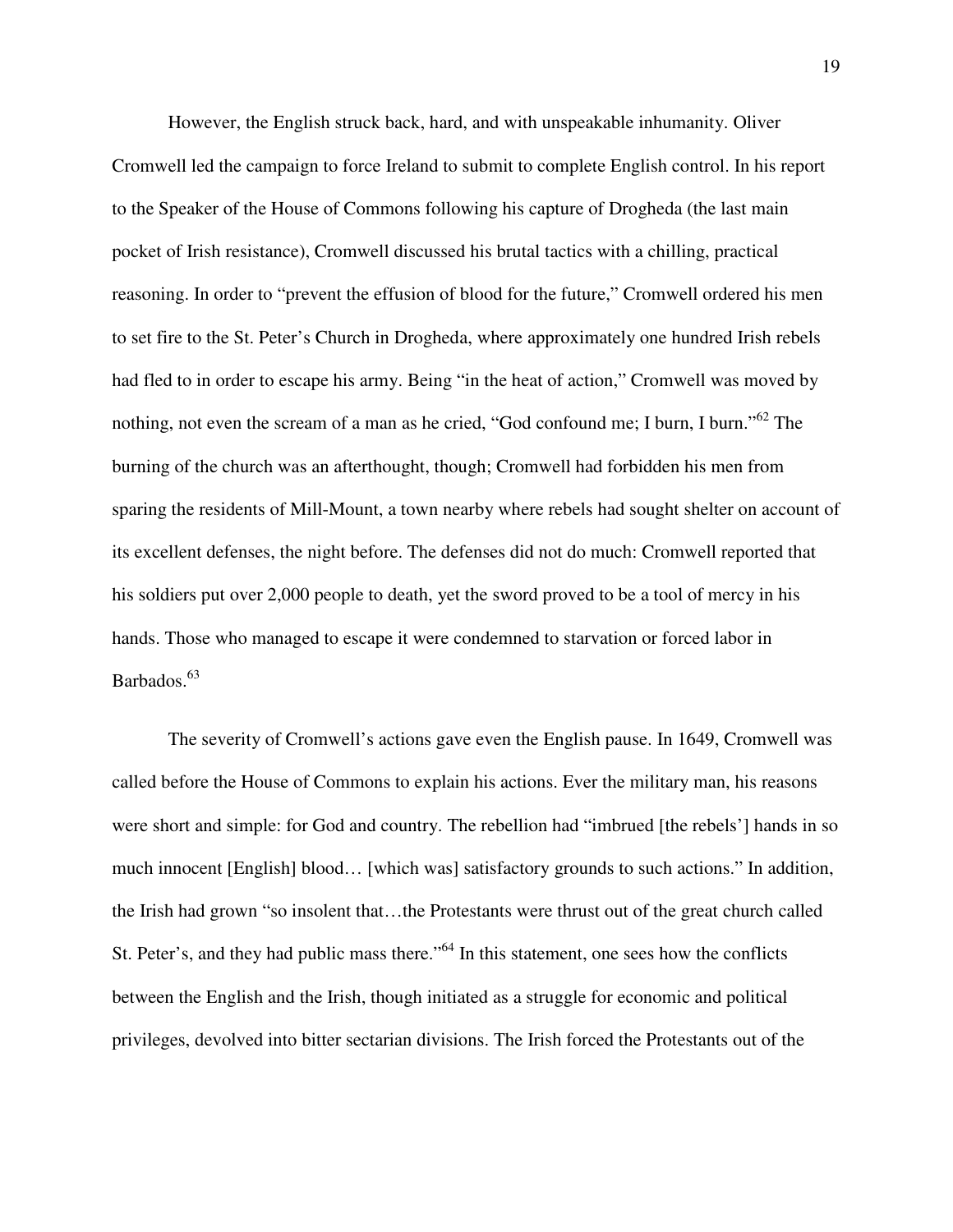church for their mere identity as Protestants. In return, Cromwell slaughtered the Irish for expressing their Catholic faith.

To the English authorities' credit, they appear to have sensed the danger in leaving Irish-English relations in the state brought on by Cromwell's actions. After the rebellion was suppressed, a commentator reported that English officials tried to bridge the gap between English and Irish residents through a policy of official clemency and land restoration. According to this anonymous author, "the English government did not inflict national punishments for those national crimes…but on the contrary, restored nearly five million of *English* acres of land, to the Irish papists."<sup>65</sup> There were stipulations, however. A declaration by the Lord Deputy of Ireland and his council in 1655 ordained that any Irishman who hoped to submit a claim for this land had to essentially submit to a background check to determine their level of involvement in the 1641 rebellion.<sup>66</sup> Furthermore, when the English authorities decided to restore land to the Irish, sources report that they made sure to keep a standing Protestant army in Ireland, to put all civil and military power into the hands of English Protestants, and to "insert a clause…not to dispose the considerable offices of trust, except to such as were *de stirpe Anglicana* [of the Anglican race, emphasis original]."<sup>67</sup> The English clearly had no intention of allowing the influential leaders of Ireland anywhere near social or political power again. Thus, in a sense, the Catholic lords were both successful in accomplishing the goals of their rebellion and thwarted in their efforts at the same time.

While the actions of the lords' clearly improved the lot of the native Irish multitudes, the same could not be said for the leaders themselves. The main reason that the plot to take control of Dublin Castle failed was because the Catholic lords were betrayed just prior to the attack. On the eve of the assault on Dublin, Owen Connolly (or O' Connolly), a poor tenant farmer,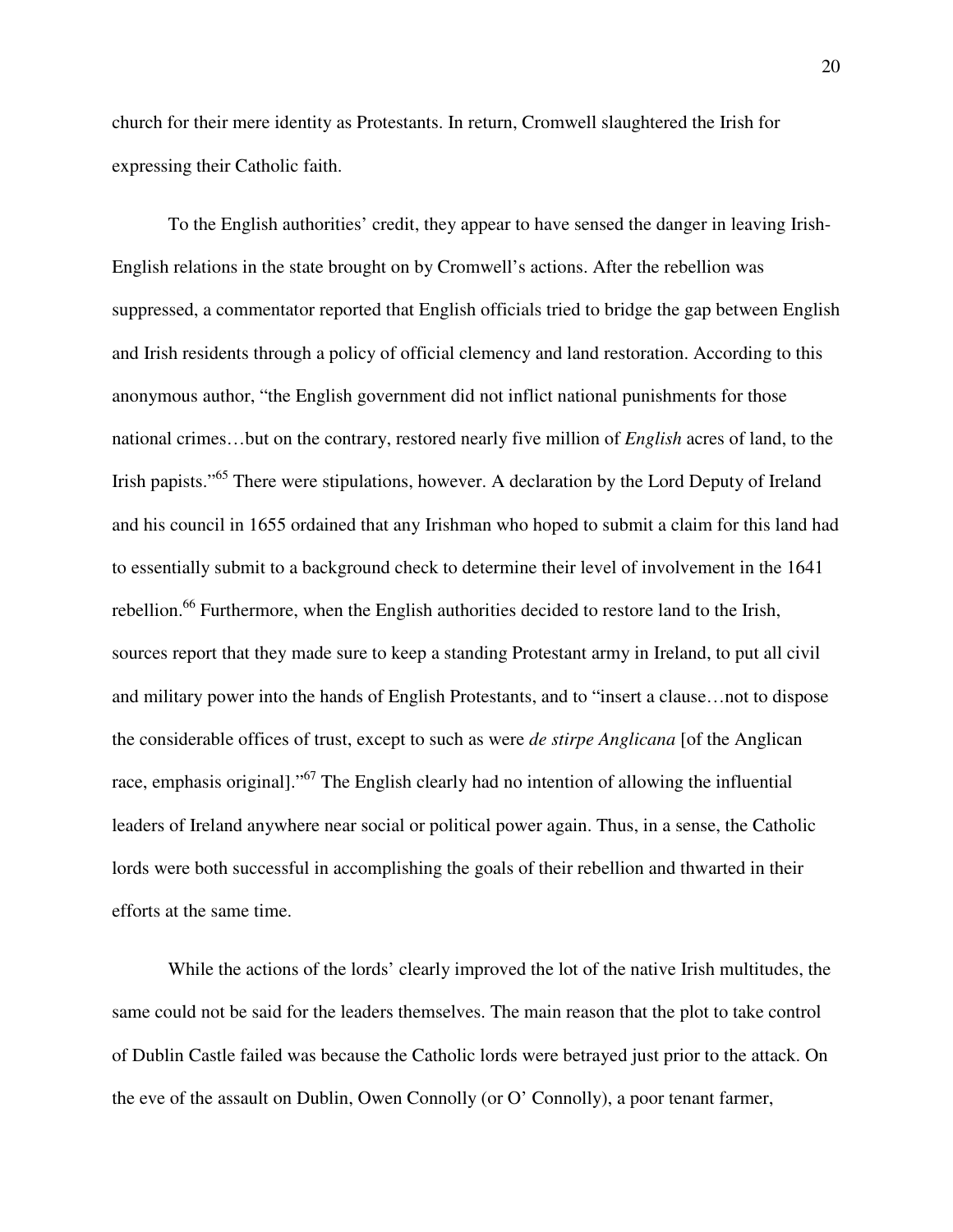divulged the plot to the Lord Justice at the time, Sir William Parsons.<sup>68</sup> Connolly swore that his foster brother, Hugh Oge MacMahon of Monaghan, had summoned him to aid in the takeover of Dublin Castle and that he had tried to talk MacMahon out of the plot. When he failed to persuade MacMahon, Connolly approached Sir William out of great "faith and loyalty" to the Crown "to his own danger" and warned him of the impending attack. Connolly's actions earned a glowing report from Temple, who argued that it was only by his actions that "there [was] yet hope left us of deliverance of this state and kingdom, from the wicked purposes of those conspirators."<sup>69</sup> When the element of surprise disappeared, the lords' lost their chance to gain Dublin Castle and, thus, their ability to emulate the Scots' negotiation with Charles I. In the aftermath, everyone who was suspected of colluding with the plot and/or the plotters was rapidly arrested and imprisoned.<sup>70</sup> After the rebellion was permanently put down in the late 1640s, many were subsequently tried in England and convicted of treason. For example, Temple spent a significant portion of his *History* covering the trial of Lord MacGuire.

One wonders what motivated Connolly to turn. While Nicholas P. Canny (in *Making Ireland British, 1580-1650*) speculates that perhaps it was because he had recently converted to Protestantism, $71$  it is far more likely, as Temple argued, that Connolly hoped by his actions to gain "some mark of his majesty's most royal bounty, which [would] largely extend to him and his posterity."<sup>72</sup> This bounty, as Temple reports, came in the form of £500 upfront and £200 pension annually until he could be allotted inheritable land of greater value and would have been an irresistible siren's call to a poor tenant farmer.<sup>73</sup>

Though the failure to capture Dublin proved a major setback for the Irish lords' plans, they were not yet defeated. Instead they again took advantage of the political situation in England to try to negotiate with the Crown from a position of strength. Charles I was still reeling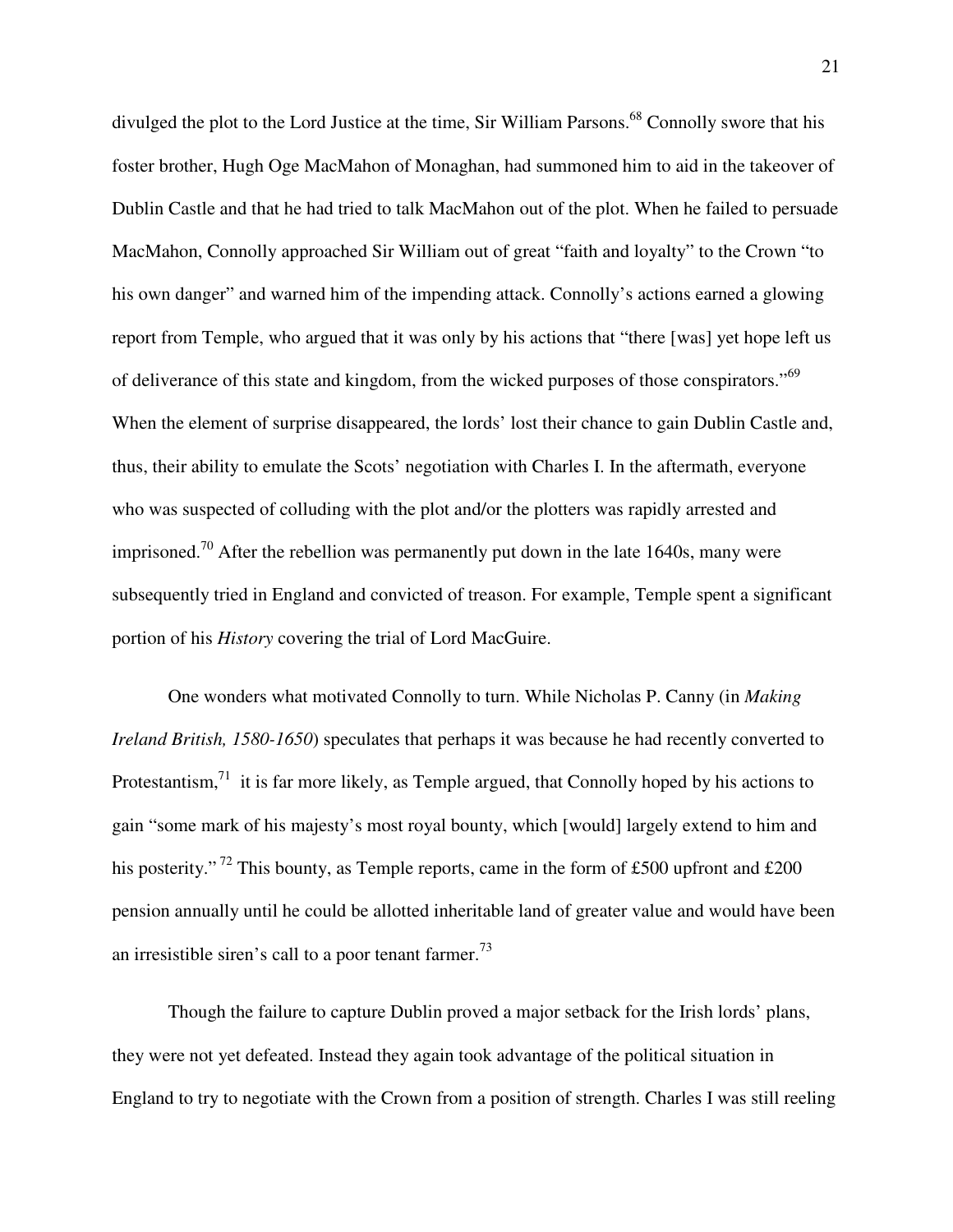from his embarrassing defeat at the hands of the Scots in 1639-1640 when the Catholic lords' launched their own rebellion in  $1641$ .<sup>74</sup> In response, Charles I called parliament (now known as the Long Parliament) into session to raise the troops and funds he needed to put down the rebellion. But the Long Parliament refused, and as a result, England slid into civil war between the royalists and the parliamentarians between 1641 and 1643. The so-called "War of the Three Kingdoms" was a golden opportunity for the native Irish leaders to demonstrate their loyalty to the English Crown, and as early as 1643, the Catholic gentry called for a temporary truce.<sup>75</sup> These actions are hardly those of men who planned for the ultimate destruction of England, as Temple alleged in his *History*. In fact, it appears that the Irish, at least the Irish lords, were genuine when they said they only wanted to protect themselves from the further marginalization of their land and religion.

That is not to say that the Catholic leaders naively intended to put themselves at further risk of death and destruction. They were very canny in the way they offered their assistance. As Jerrold I. Casway wrote, the Irish leaders, "wanted to demonstrate [their] loyalty and reconcile [their] differences with the king," but it was going to cost Charles I restoration of "civil and religious liberty" for the Catholics.<sup>76</sup> While Temple likely would have labeled these demands treasonous and heretical, it appears that Charles I did not feel the same. Casway further reports that Charles I was more than willing to mend relations with his Catholic subjects through welltimed compromises and discreet negotiations.<sup>77</sup> With a civil war before him, Charles I would had to have been mad, arrogant, foolish, or all three, to turn away any potential allies, though, granted, it did mean balancing reconciling with his Catholic subjects while not offending his Protestant subjects.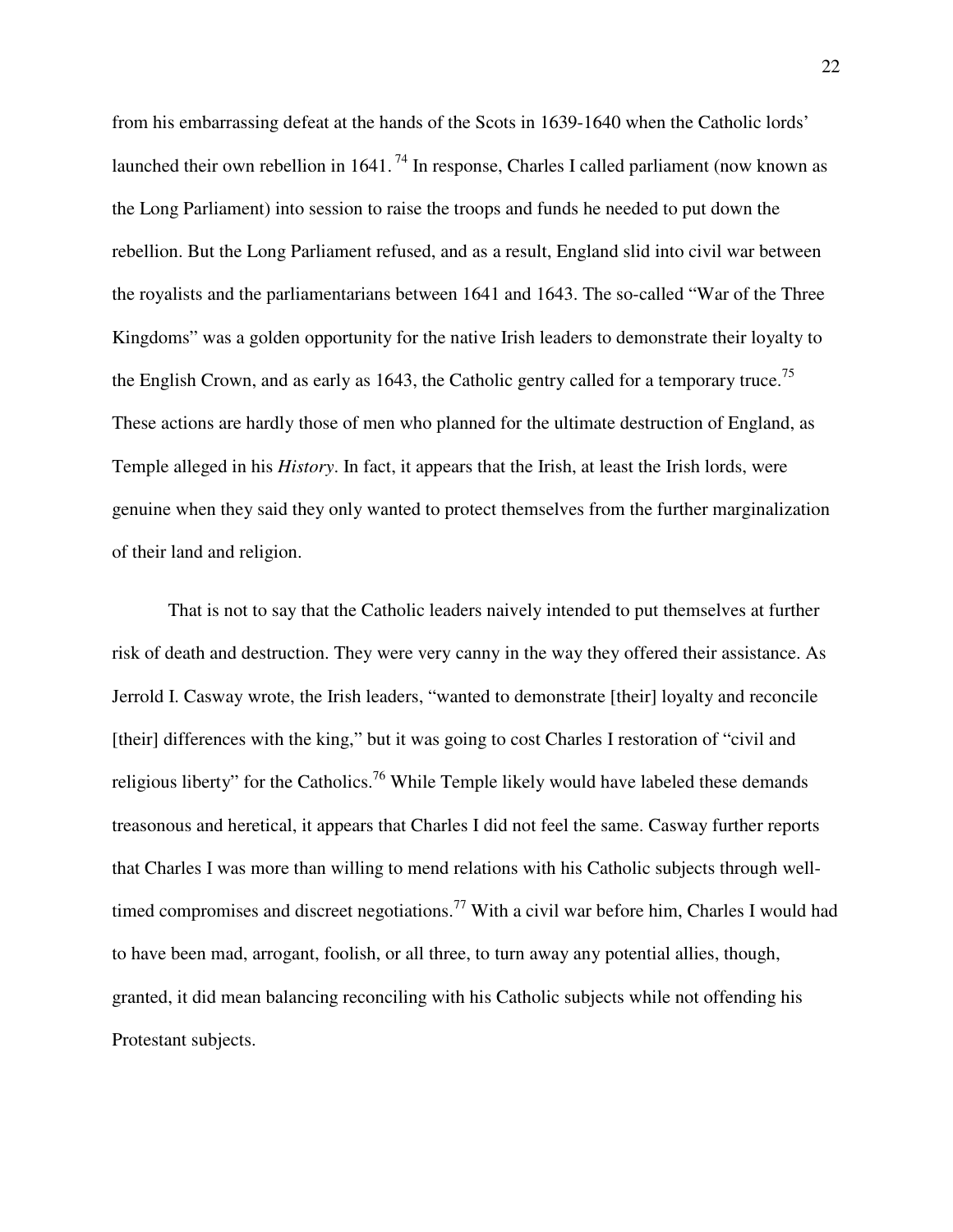Once again, had things gone according to the Irish gentry's plans, the full realization of their goals might have been possible. Unfortunately for them, neither they nor the royalists took Oliver Cromwell's military skill (or his calculated attitude of victory at all costs, depending on who is describing him) seriously enough. Cromwell emerged on the side of the parliamentarians in the civil war, who intended to settle the Irish question once and for all. Following Elizabeth I's model (which had proven successful in Ireland before), the parliamentarians sought to gain rapid victory in Ireland in order to not allow their enemies time to mobilize. To that end, the Long Parliament set up a subsidy assessment and a coordinating commission whose purpose was to assemble a massive army pulled from all three of the British kingdoms (England, Scotland, and Ireland). With this ready supply of men, and more importantly, cash, Cromwell began his Irish campaign.<sup>78</sup> The result was bloodshed like that evinced by Cromwell's capture of Drogheda but implemented on a national scale. Even important leaders warned against the conflict. Shortly before his death in 1649, Owen Roe O'Neill implored James Butler, the Marquis of Ormond and the royal representative in Ireland, not to confront Cromwell. O'Neill argued that directly engaging Cromwell with the small number of troops that Ormond possessed would "produce no other effect than the loss of your Excellency and consequently of the whole kingdom."<sup>79</sup> He fervently reminded Ormond that the Irish army was the only force standing between Cromwell and Ireland's fall into the hands of Parliament. By August 1650, the Irish Catholic army lost both their faith in Ormond as a commander and their will to continue fighting.  $80$  The Cromwellian conquest of Ireland was complete.

### *Concluding Remarks: the authenticity of Temple's evaluation of the Ulster rebellion*

The fall of Ireland into Parliament's hands provokes one to assess the veracity of Temple's accusations against the Irish. Among his most radical allegations, Temple claimed that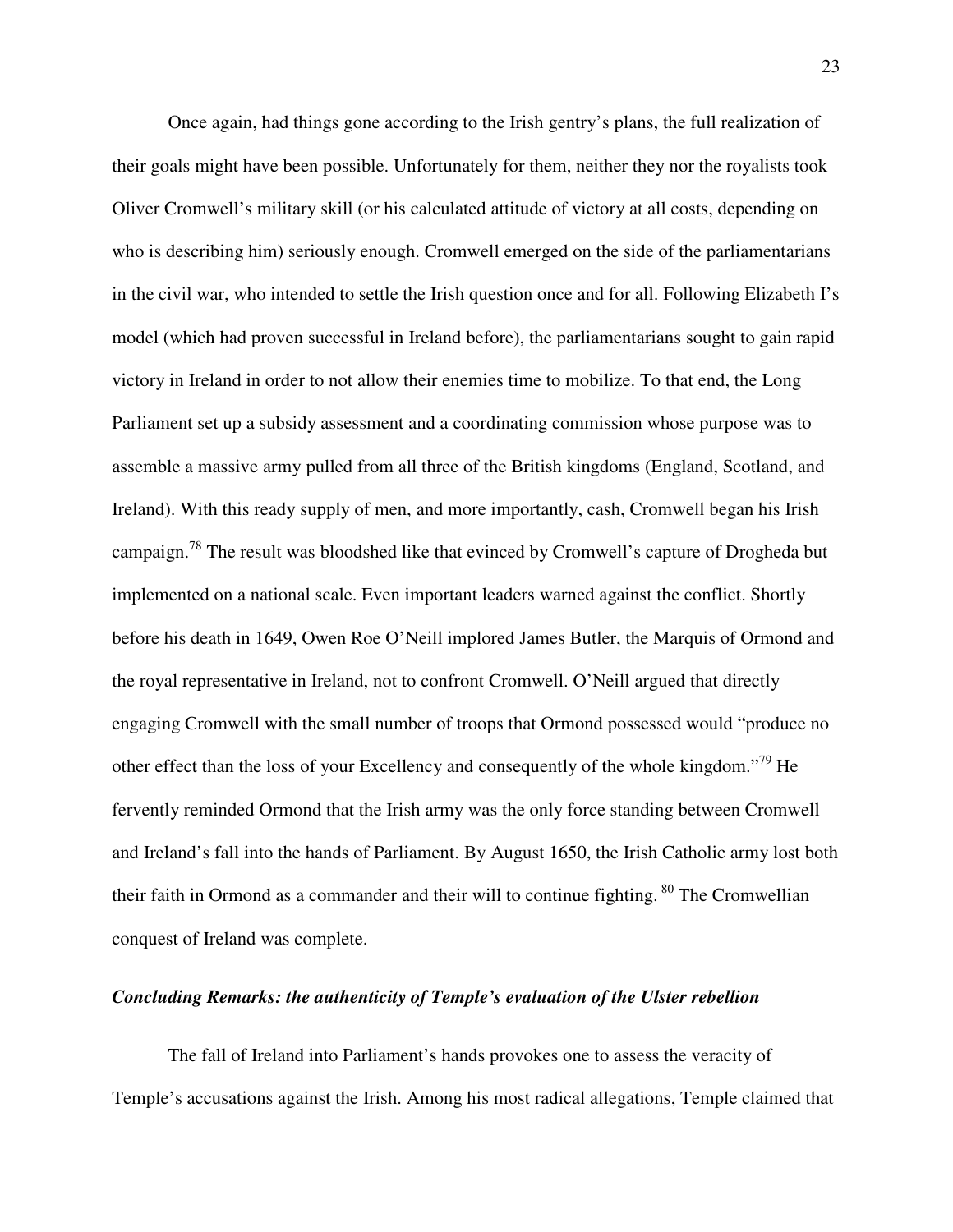raising "strong armies to invade and conquer England" was a part of the original plan for the Ulster uprising. $81$  If that had truly been the case, the Catholic lords would not have called a truce when England descended into civil war between 1641 and 1643 nor offered to fight on the side of the king. Had the Irish actually have had any desire to raid England and take control, there would have been no better time to do so than when its military and political unity was shattered. In fact, the Ulster rebellion was a movement for religious liberation and political and economic freedoms, not aggressive expansion. Temple also maintained that the Catholic lords had spent years planning the Ulster uprising. If the Irish gentry had truly intended to raid and occupy England, then such protracted planning would have been essential, for England was an economically, politically, and militarily powerful nation, especially compared to Ireland. However, the leaders of the rebellion did not even conceive a serious plan for the rebellion until *one month prior* to the event. That fact, when combined with the religious, political, and economic nature of the rebellion, refutes any reasonable claim that the Irish schemed for any great length of time or wanted to overthrow England.

Similarly, when Temple denies that the Irish lords had any provocation for their rebellion, he conveniently overlooks the position that the lords found themselves in prior to October 1641. James I's confiscation of Catholics' land, the transplantation system, and the passage of discriminatory laws against Catholics that prevented them from equally participating in the Irish economy worked to strip the Irish of the land that they had lived on and worked for centuries. In addition, the anti-Catholic rhetoric that was passed down to the English settlers from the Anglican clergy created a hostile atmosphere toward a fundamental source of the Irishmen's identity: their religion. These factors, combined with the economic depression that ravaged Ireland in the decade before the 1641 revolt (years in which the level of poverty and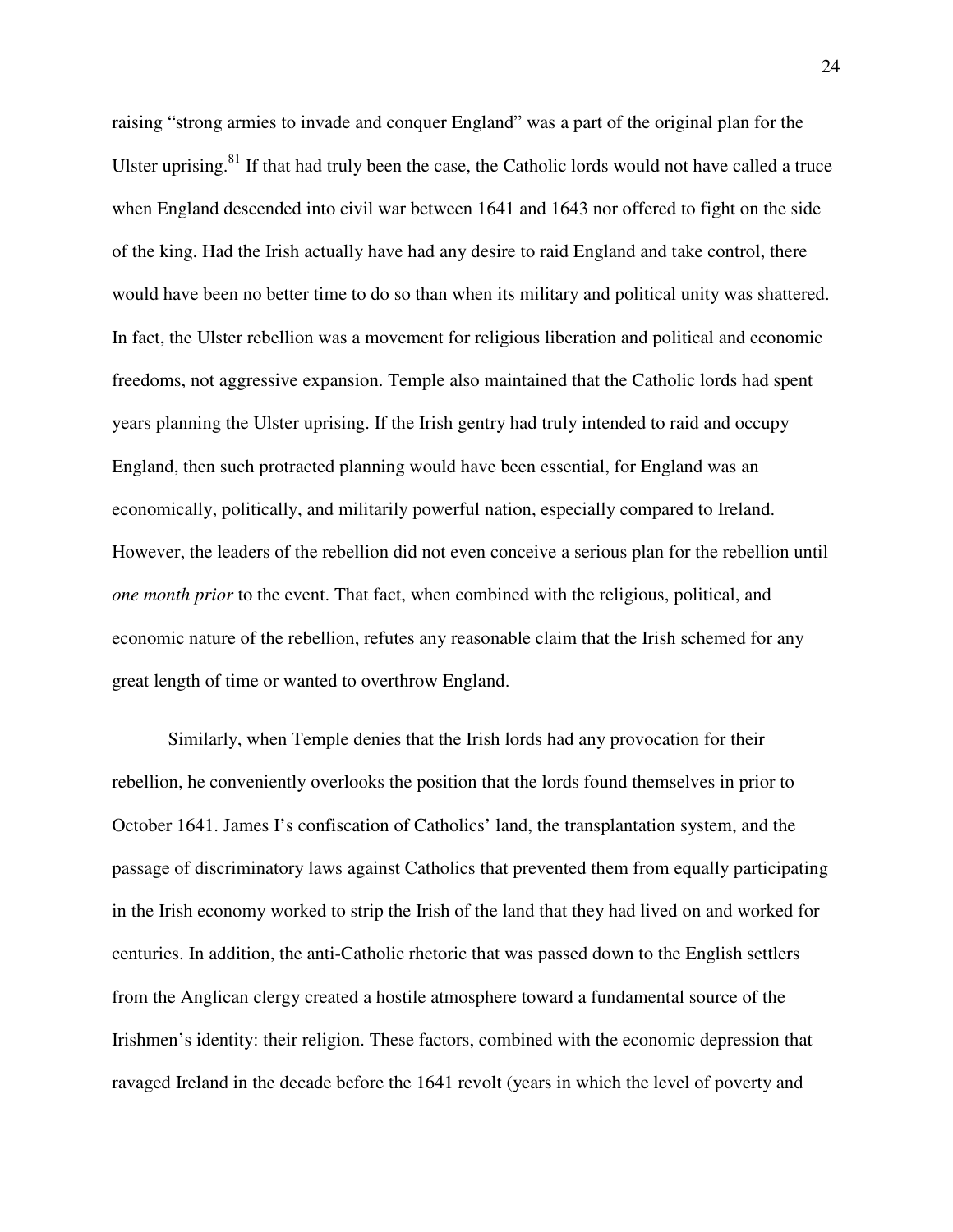debt among all Irish escalated exponentially while their Protestant neighbors enjoyed relative prosperity), makes it surprising that the Irish lords and clergy showed as much restraint as they did. Obviously, Temple's heritage as an English Protestant official prevented him from even trying to understand or empathize with the Irishmen's plight when they turned to rebellion as a last resort.

However, not all of Temple's allegations are so easily refuted. In his *History*, Temple charges the Irish with arranging the massacre of English and Scot Protestants from the very inception of the rebellion. One can examine the statements of the leaders and see that they do not support Temple's accusation, but an absence of available evidence makes it impossible to tell what the leaders *truly* thought. One can, however, weigh the costs and benefits of the mass murders to determine the likelihood of Temple's claim. Ultimately, the mass murder of Protestant settlers undermined the Irish lords' profession of loyalty to Charles II, losing them potential royal support. In addition, the violence invoked the English resentment and retaliation that the Catholic lords had hoped to avoid, costing them the bloodless coup they had worked so hard to obtain. If the Irish gained any advantages by the bloodshed, they were limited to the execution of personal vengeances and the acquisition of support for the revolt from the Irish populace. Therefore, it is unlikely that the Irish Catholics would have included widespread slaughter of their English and Scot neighbors in their original plan.

Lastly, Temple accuses the Irish Catholics of an inhuman level of cruelty against their hapless Protestant victims. He has some justification for this accusation because the Irish populace undeniably committed atrocities against the English and Scot settlers, according to the thousands of Protestant depositions. However, Temple's *History* does not take into account the Cromwellian reconquest and the appalling carnage that accompanied the suppression of the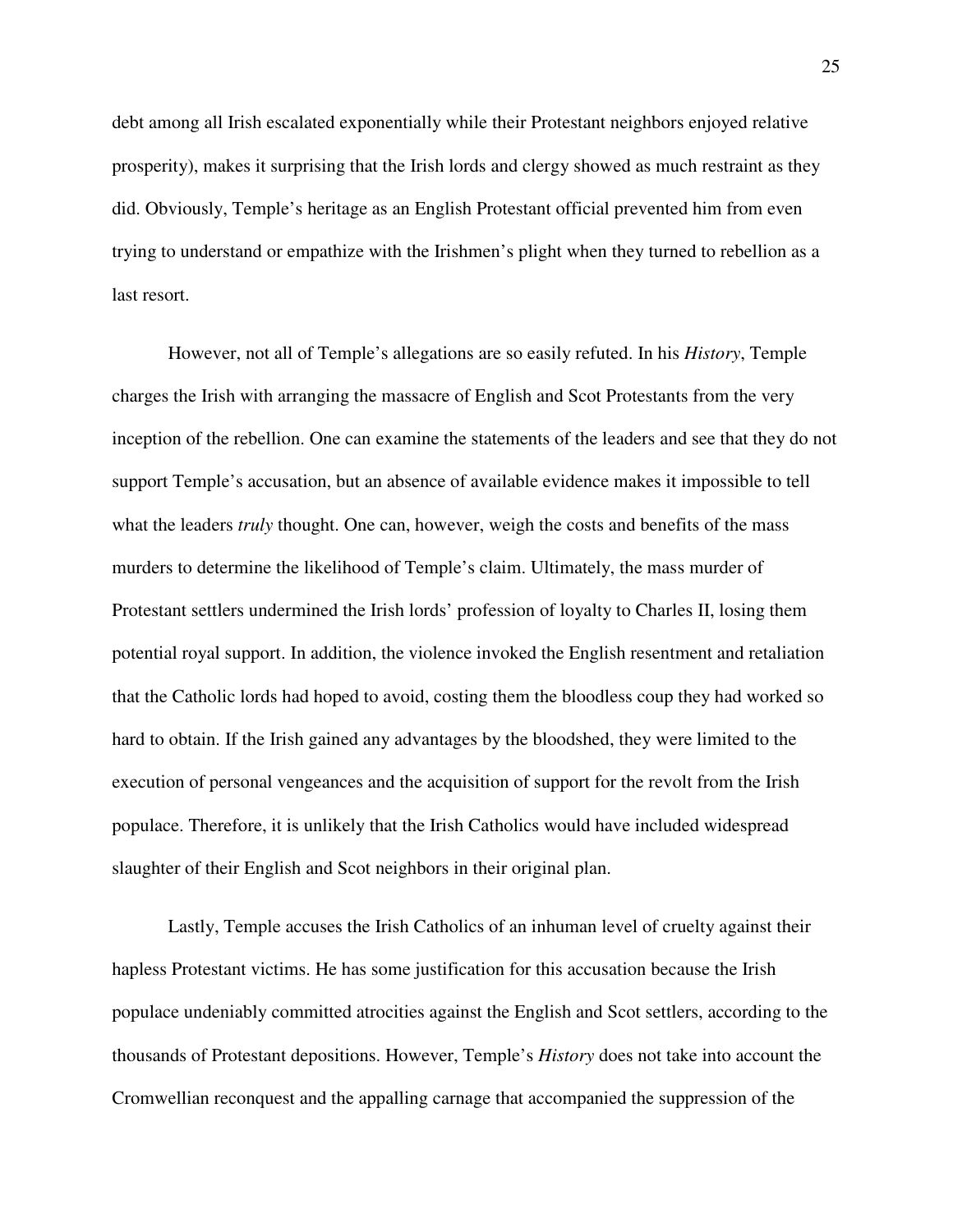uprising, particularly the capture of Drogheda in 1649. If Cromwell's capture of Ireland for the Long Parliament did not exceed the attacks committed by the Irish, then it matched them to say the very least. Thus, Temple's accusation is in one sense very true; the Irish did commit dreadful acts of violence against their Protestant neighbors, but the capture of Drogheda shows that the English had no qualms in using similar cruelty.

Temple's work was influential in shaping official English foreign policy concerning Ireland, the general English audience's understanding of the Irish, and the resulting stereotypes of the Irish for many years. The tragedy is that such a misleading work became so influential. The danger is that it could continue to mislead. Taken out of its context, Temple's work gives a heavily biased and incomplete understanding of the Ulster rebellion in 1641. However, when carefully examined within its context, *The History of the General Rebellion in Ireland* is an invaluable source for studying any number of historical subjects (the transplantation system, the history of English-Irish relations, the War of the Three Kingdoms, Ireland's Catholic identity, etc. etc.). Examining the Irish rebellion in 1641 in the three phases, provocation, premeditation, and pandemonium, especially in relation to Temple's *History*, places Temple's work within its historical framework and thus illuminates its potential for the intrigued reader to understand the Irish rebellion better.

1

<sup>1</sup> Micheál Ó Siochrú, *Confederate Ireland, 1642-1649* (Dublin: Four Courts Press, 1999), 67.

<sup>2</sup> Nicholas P. Canny, *Making Ireland British, 1580-1650* (Oxford: Oxford University Press, 2001), 462.

<sup>&</sup>lt;sup>3</sup> Sir John Temple, *The history of the general rebellion in Ireland. Raised upon the three and twentieth day of October, 1641. Together with the Barbarous Cruelties and Bloody Massacres which ensued thereupon. Published in the year 1646, by Sir John Temple, Knight, Master of the Rolls, and one of His Majesty's most Honourable Privy Council within the Kingdom of Ireland. The seventh edition. To which is added, Sir Henry Tichborne's history of the*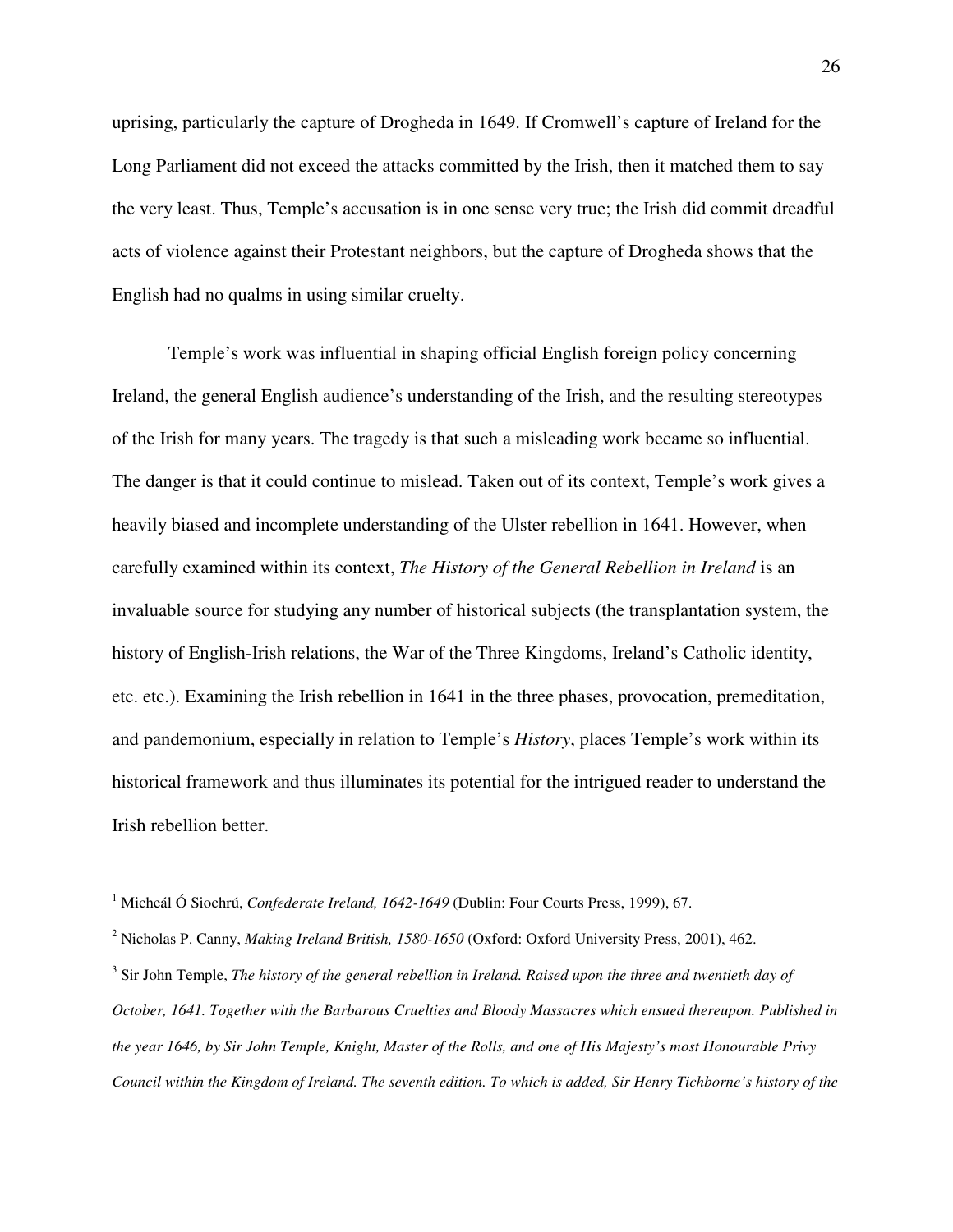*siege of Drogheda, in the Year 1641. As also, the whole tryal of Connor Lord Macguire, with the perfect Copies of the Indictment, and all the Evidences against him. Together with the Pope's Bull to the Confederate Catholicks in Ireland.* (Cork: printed by Phineas and George Bagnell, in Castle-Street, MDCCLXVI., 1646), accessed October 18, 2011, http://find.galegroup.com103.

4 Temple, *The history of the general rebellion in Ireland*, xviii.

<sup>5</sup> Ibid., xvii.

 $\overline{a}$ 

6 Raymond Gillespie, "Temple's Fate: Reading *The Irish Rebellion* in Late Seventeenth-Century Ireland," in *British Interventions in Early Modern Ireland*, ed. by Ciaran Brady and Jane H. Ohlmeyer (Cambridge: Cambridge University Press, 2005), 316.

7 Jeremy Black, *Kings, Nobles, & Commoners: States & Societies in Early Modern Europe, a Revisionist History* (New York: I.B. Tauris & Co. Ltd., 2004), 106.

<sup>8</sup> Richard Lawrence, *The interest of England in the Irish transplantation, stated wherein is held forth to all concerned in Irelands good settlement, the benefits the Irish transplantation will bring to each of them in particular, & to the common-wealth in general: being chiefly intended as an answer to a scandalous seditious pamphlet, intituled, The great case of transplantation in Ireland, discussed: composed and published at the requests of several persons in eminent place in Ireland, to the end all who desires it, might have a true account of the proceedings that have been there in the business of transplantation, both as to the rise, progress, and end thereof.* (Dublin, printed by William Bladen, 1655), accessed October 20, 2011, http://eebo.chadwyck.com, 3.

<sup>9</sup> Aidan Clarke, *The Old English in Ireland, 1625-42* (Ithaca, New York: Cornell University Press, 1966), 15.  $10$  Ibid.

 $11$  Ibid., 16-17.

<sup>12</sup> Pádraig Lenihan, *Confederate Catholics at War, 1641-49* (Cork, Ireland: Cork University Press, 2001), 5.

<sup>13</sup> M. Perceval-Maxwell, *The Outbreak of the Irish Rebellion of 1641* (Montreal & Kingston: McGill-Oueen's University Press, 1994), 232.

<sup>14</sup> Canny, *Making Ireland British, 1580-1650*, 411.

<sup>15</sup> Clarke, *The Old English in Ireland, 1625-42*, 18.

<sup>16</sup> Ibid., 192.

<sup>17</sup> Lenihan, *Confederate Catholics at War, 1641-49*, 5.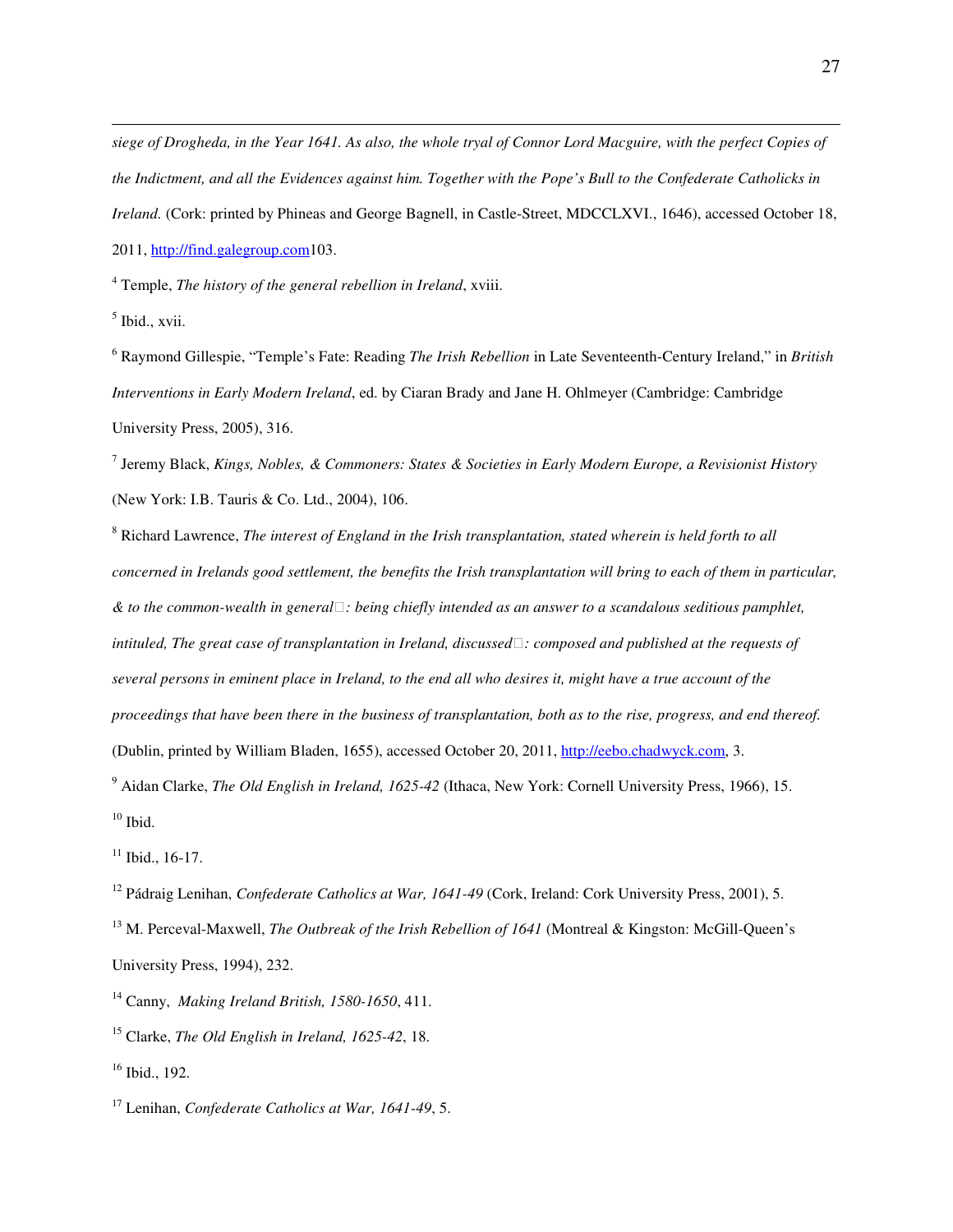<sup>18</sup> Aidan Clarke, "The Genesis of the Ulster Rising of 1641," in *Plantation to Partition: Essays in Ulster History in honor of J.L. McCracken* (Belfast, Ireland: Blackstaff Press Ltd., 1981), 34.

<sup>19</sup> Lenihan, *Confederate Catholics at War, 1641-49*, 7.

 $\overline{a}$ 

<sup>21</sup> George Downame, *A treatise concerning Antichrist divided into two bookes, the former, proving that the Pope is Antichrist, the latter, maintaining the same assertion, against all the obiections of Robert Bellarmine, Iesuit and cardinall of the church of Rome.* (London: Imprinted for Cuthbert Burbie, 1603), accessed November 11, 2011, http://eebo.chadwyck.com, 190.

<sup>22</sup> Canny, *Making Ireland British, 1580-1650*, 267.

<sup>23</sup> Alan Ford, "The Protestant Reformation," in *Natives and Newcomers: Essays on the Making of Irish Colonial Society, 1534-1641*, ed. by Ciaran Brady and Raymond Gillespie (Suffolk: Irish Academic Press Ltd., 1986,) 66.

<sup>24</sup> Lenihan, *Confederate Catholics at War, 1641-49*, 8.

<sup>25</sup> Perceval-Maxwell, *The Outbreak of the Irish Rebellion of 1641,* 45.

 $26$  Ibid., 46

W. Nott, 1688), accessed October 1, 2011, http://eebo.chadwyck.com, 1.

 $31$  Ibid.

<sup>32</sup>Canny, *Making Ireland British,* 470.

<sup>33</sup> Temple, *The history of the general rebellion in Ireland*, 107.

 $34$  Ibid.

<sup>35</sup> Jane Ohlmeyer, "Ireland Independent: Confederate Foreign Policy and International Relations During the Mid-Seventeenth Century," in *Ireland From Independence to Occupation, 1641-1660*, ed. by Jane H. Ohlmeyer (Cambridge: Cambridge University Press, 1995), 89-91.

 $20$  Ibid.

<sup>27</sup> Ibid., 211.

 $28$  Ibid.

<sup>29</sup> Jane H. Ohlmeyer, "The Wars of the Three Kingdoms" *History Today* 48, no. 11 (November 1998): 20, accessed October 22, 2011, http://web.ebscohost.com.

<sup>30</sup> Anonymous, *A Brief and modest representation of the present state & condition of Ireland*, (London: Printed for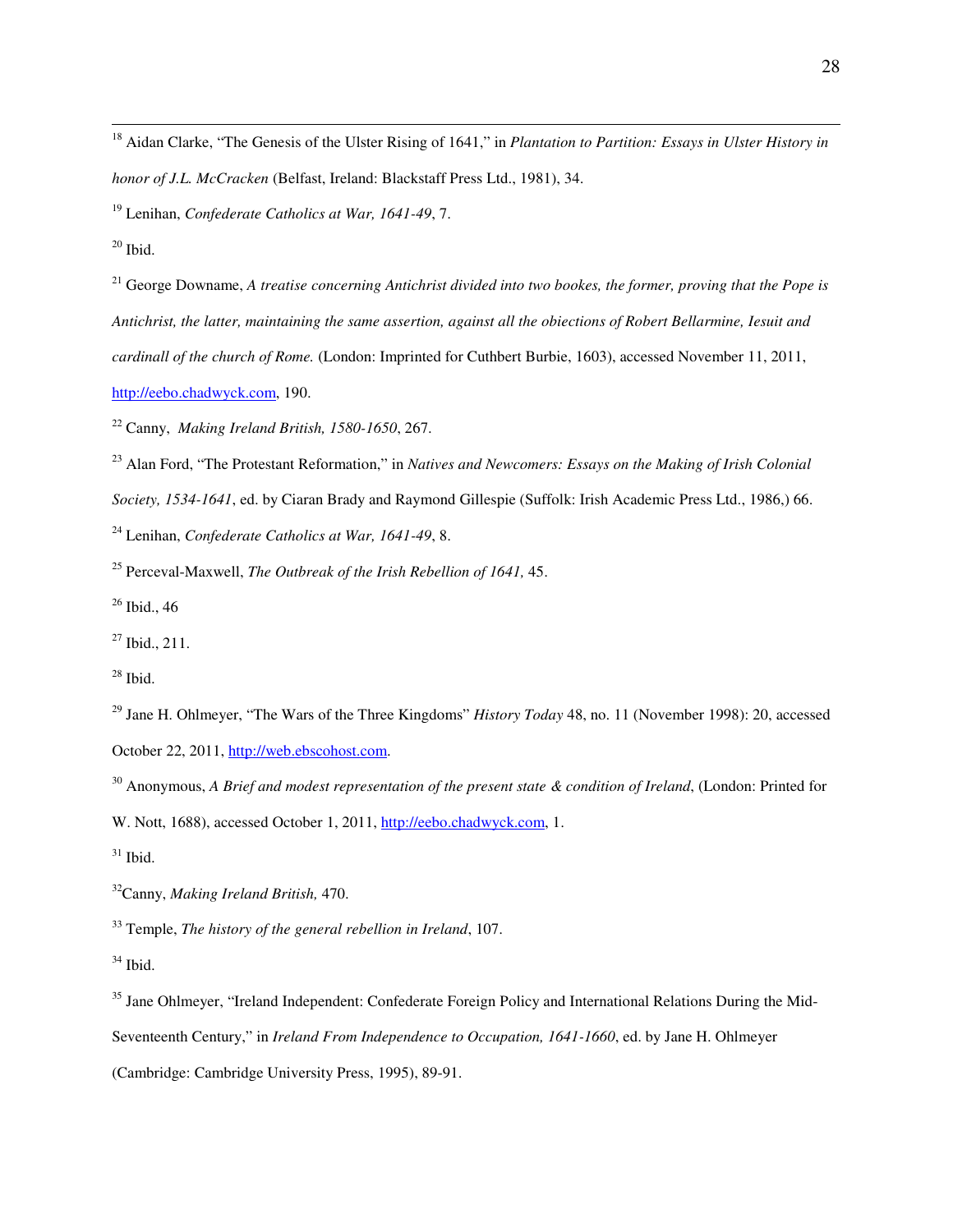Jerrold I. Casway, *Owen Roe O'Neill and the Struggle for Catholic Ireland* (Philadelphia: University of

Pennsylvania Press, 1984), 5.

Canny, *Making Ireland British*, 472.

Temple, *The history of the general rebellion in Ireland*, 109.

Perceval-Maxwell, *The Outbreak of the Irish Rebellion of 1641,* 214.

Canny, *Making Ireland British*, 469.

Temple, *The history of the general rebellion in Ireland*, 108.

Ibid., 110

 $\overline{a}$ 

Clarke, "The Genesis of the Ulster Rising of 1641," 36.

 Raymond Gillespie, "The End of an Era: Ulster and the outbreak of the 1641 rising," in *Natives and Newcomers: Essays on the Making of Irish Colonial Society, 1534-164*, ed. by Ciaran Brady and Raymond Gillespie (Bungay,

Suffolk: Irish Academic Press Ltd., 1986), 193.

Ohlmeyer, "The Wars of the Three Kingdoms," 20.

Ibid., 17.

Perceval-Maxwell, *The Outbreak of the Irish Rebellion of 1641,* 235.

Ibid.

 Anonymous, *A true and credible relation of the barbarous crueltie and bloudy massacres of the English Protestants that lived in the kingdome of Ireland anno dom. 1641, in the province of Ulster, and other of the provinces there, by the Irish rebellious traytors written by a Gentleman who was an eye witness of most of the passages hereafter following, who was fore'd with his wife, to abandon house, estate and country, for feare of the rebells, and arrived in London, this 15 of January, 1642.* (London: Printed by E. Griffin, 1642), accessed October 20, 2011, http://eebo.chadwyck.com, 1-3.

 Raymond Gillespie, "The Irish Economy at War, 1641-1652," in *Ireland From Independence to Occupation, 1641-1660*, ed. by Jane H. Ohlmeyer (Cambridge: Cambridge University Press, 1995), 162. Ibid.

Anonymous, *A true and credible relation*, 2.

Clarke, "The Genesis of the Ulster Rising of 1641," 33.

Ó Siochrú, *Confederate Ireland, 1642-1649*, 27.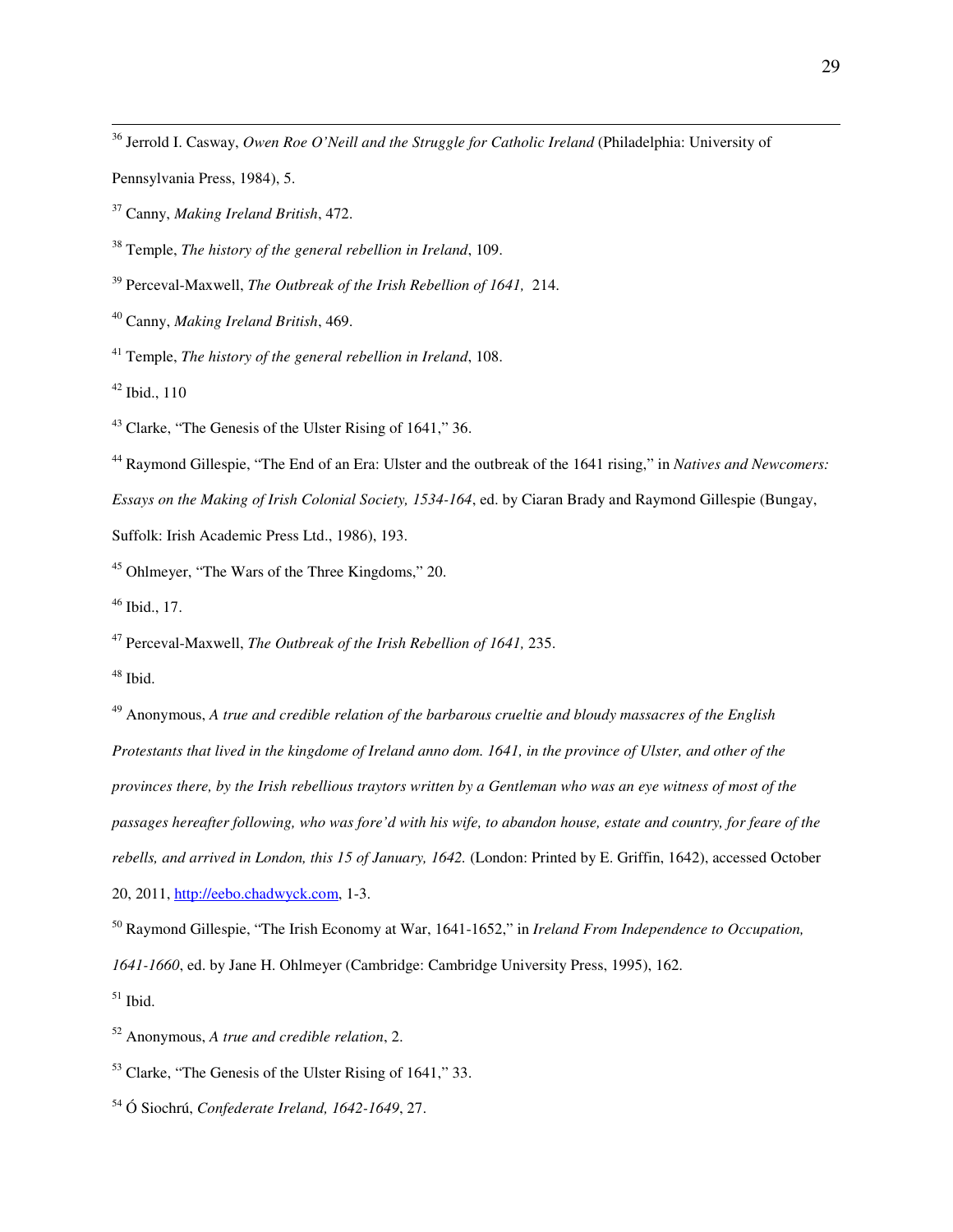<sup>55</sup> Tadhg Ó hAnnracháin, "'Though Hereticks and Politicians should misinterpret their good zeal': political ideology and Catholicism in early modern Ireland," in *Political Thought in 17th Century Ireland*, ed. by Jane H. Ohlmeyer (Cambridge: Cambridge University Press, 2000), 159.

Ibid., 163.

 $\overline{a}$ 

Josef L. Altholz, compiler, "Confederation of Kilkenny, 1642," in *Selected Documents in Irish History* (New

York: M.E. Sharpe, Inc., 2000), 40.

Ibid., 41-42.

Ibid., 43-44.

Canny, *Making Ireland British*, 489.

Anonymous, *A Brief and modest representation of the present state & condition of Ireland*, 2.

Oliver Cromwell, "The Capture of Drogheda (1649)," in *Selected Documents in Irish History*, compiled by Josef

L. Altholz (New York: M.E. Sharpe, Inc., 2000), 46.

Ibid.

Ibid., 47.

Anonymous, *A Brief and modest representation of the present state & condition of Ireland*, 1.

 Anonymous, *Ireland. By the Lord Deputy and Council. Whereas, notwithstanding the many wayes and mean formerly declared and published for the prevention of the many rapines, murthers, thefts, burnings and spoils, done and committed on the poor inhabitants of this nation, by Tories, Irish rebels, and other desperate persons, their confederates and accomplices ...* (Dublin: Printed by William Bladen, 1655), accessed September 24, 2011,

http://eebo.chadwyck.com, 1.

Anonymous, *A Brief and modest representation of the present state & condition of Ireland*, 1.

Canny, *Making Ireland British*, 470.

Temple, *The history of the general rebellion in Ireland*, 54.

Canny, *Making Ireland British*, 471.

Ibid., 470.

Temple, *The history of the general rebellion in Ireland*, 54.

Ibid., 74.